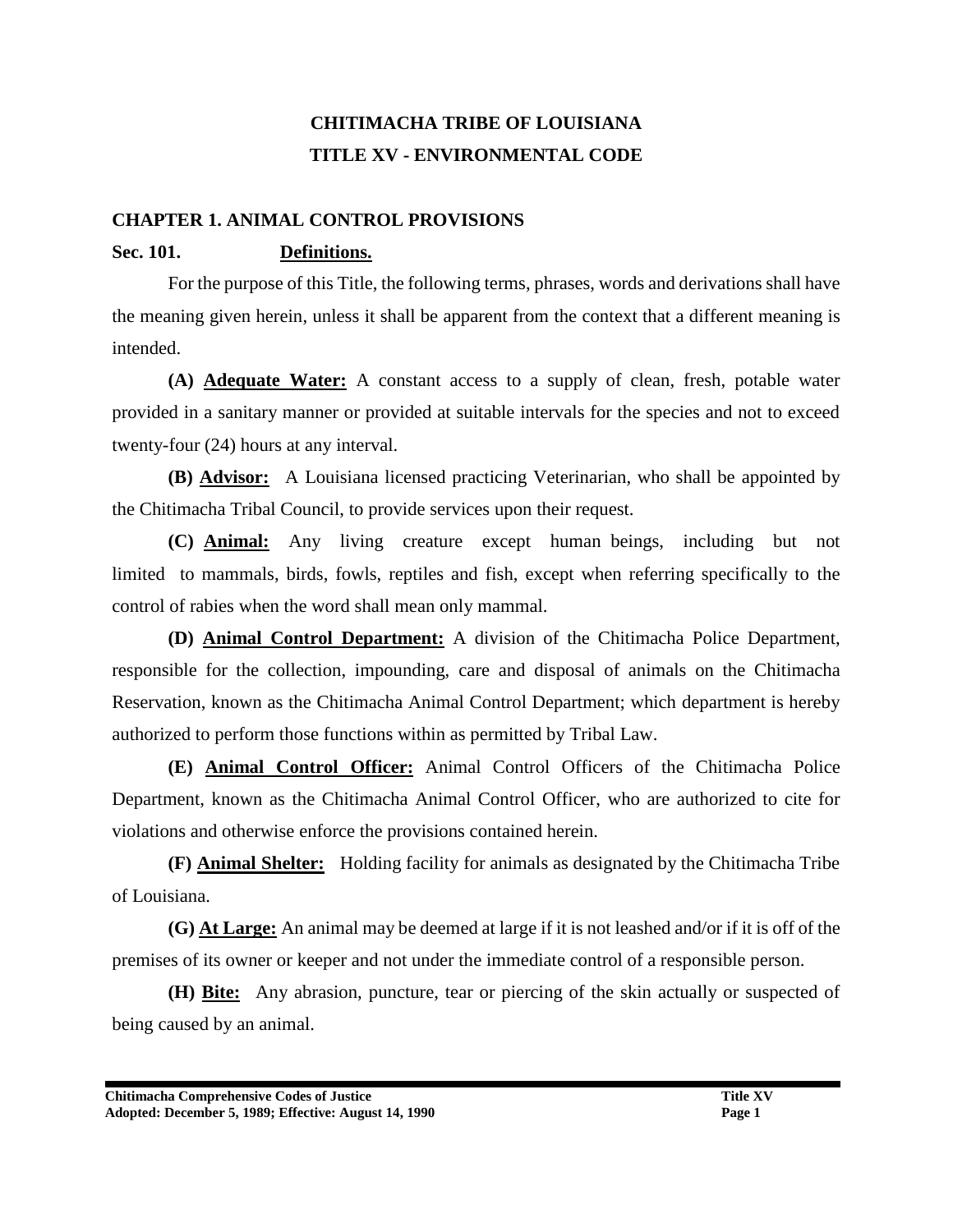**(I) Cat:** Cat of a domesticated species.

**(J) Complainant:** Any person submitting a written and signed complaint and/or the Chitimacha Animal Control Officer.

**(K) Dangerous Dog:** Any dog that has either attacked a person or another animal without justification, such act causing injury or death, or any dog that exhibits behaviors that firmly suggest a substantial risk of such attack.

(Added by Ordinance #05-22; Adopted: May 5, 2022; Effective: May 5, 2022)

**(L) Euthanasia:** The humane destruction of an animal accomplished by a method that involves instantaneous unconsciousness and immediate death or by a method that involves anesthesia, produced by an agent which produces painless loss of consciousness, and subsequent death during such loss of consciousness.

**(M) Exposed to Rabies:** An animal has been exposed to rabies if it has been bitten by a known rabid animal or if it has been in contact with any animal known to be or suspected of being infected with rabies.

**(N) Kennel:** A place or establishment, other than the Animal Shelter, where animals are sheltered, fed and watered in return for a fee.

**(O) Owner:** Any person, partnership, business, corporation, firm, investment stock company, association or other legal entity owning, keeping or harboring any animal or having in their care an animal owned or about his premises.

**(P) Rabies Vaccinations:** Inoculation with a recognized anti-rabies vaccine approved by the St. Mary Parish Health Unit.

**(Q) Service Animal:** A dog that is trained to do work or perform tasks for a person with a disability.

(Added by Ordinance #05-22; Adopted: May 5, 2022; Effective: May 5, 2022)

**(R) St. Mary Parish Animal Control Department:** The department responsible for the collection, impounding, care and disposal of animals in St. Mary Parish; which department is authorized to perform those functions under State law.

(Added by Ordinance #12-93; Adopted: October 1, 1993; Effective: October 1, 1993; Revised by Ordinance #01-11; Adopted: January 13, 2011; Effective: January 13, 2011; Revised by Ordinance #05-22; Adopted: May 5, 2022; Effective: May 5, 2022)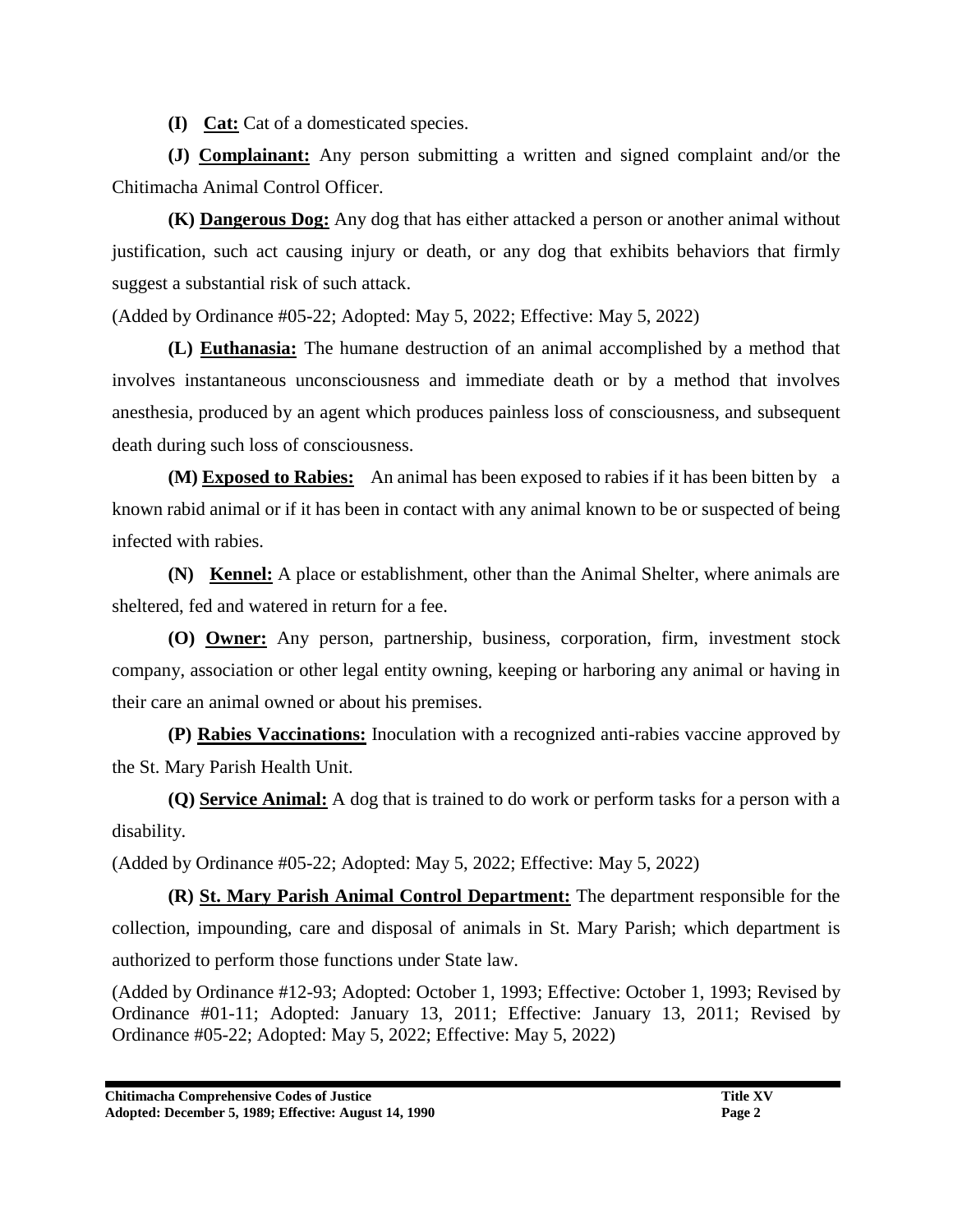### **CHAPTER 2. DESIGNATED TRIBAL OFFICIAL**

#### **Sec. 201. Animal Control Officer.**

The Chitimacha Animal Control Officer, shall be that employee of the Chitimacha Police Department, who is hereby vested with the authority to cite for violations and otherwise enforce the provisions contained herein. Such authority includes the affirmative duty to monitor whether a person is complying with this Title in the first instance, as well as whether a person remains in compliance with this Ordinance or the conditions of a Citation, Certification, or directive issued pursuant to this Title. In situations of animals being at large and animals which have bitten persons, the authority of the Chitimacha Animal Control Officer shall be concurrent with that of the St. Mary Parish Animal Control Department.

(Added by Ordinance #12-93; Adopted: October 1, 1993; Effective: October 1, 1993; Revised by Ordinance #01-11; Adopted: January 13, 2011; Effective: January 13, 2011; Revised by Ordinance #05-22; Adopted: May 5, 2022; Effective: May 5, 2022)

### **CHAPTER 3. RULES AND REGULATIONS**

### **Sec. 301. Rabies Vaccination.**

All dogs, cats, and ferrets shall be vaccinated initially with a series of two (2) vaccinations, the first to be administered at three (3) months of age, and the second to be administered one (1) year after the initial vaccination. Subsequent booster vaccines shall be administered one (1) year after the administration of a vaccine that confers one (1) year of immunity and three (3) years after the administration of a vaccine.

(Added by Ordinance #12-93; Adopted: October 1, 1993; Effective: October 1, 1993; Revised by Ordinance #01-11; Adopted: January 13, 2011; Effective: January 13, 2011)

#### **Sec. 302. Rabies Control and Bites Cases.**

(A) Should a dog, cat, or any other animal bite a person or be reported to have bitten a person within the limits of the Chitimacha Reservation, it shall be the duty of the owner, the person having same in his possession or under his control, or a person who assumes the role of caretaker of an animal that they do not own by providing the animal with sustenance on a regular basis throughout a calendar week or more, to immediately notify the Chitimacha Police Department, and surrender said dog, cat or animal to the Chitimacha Police Department, who is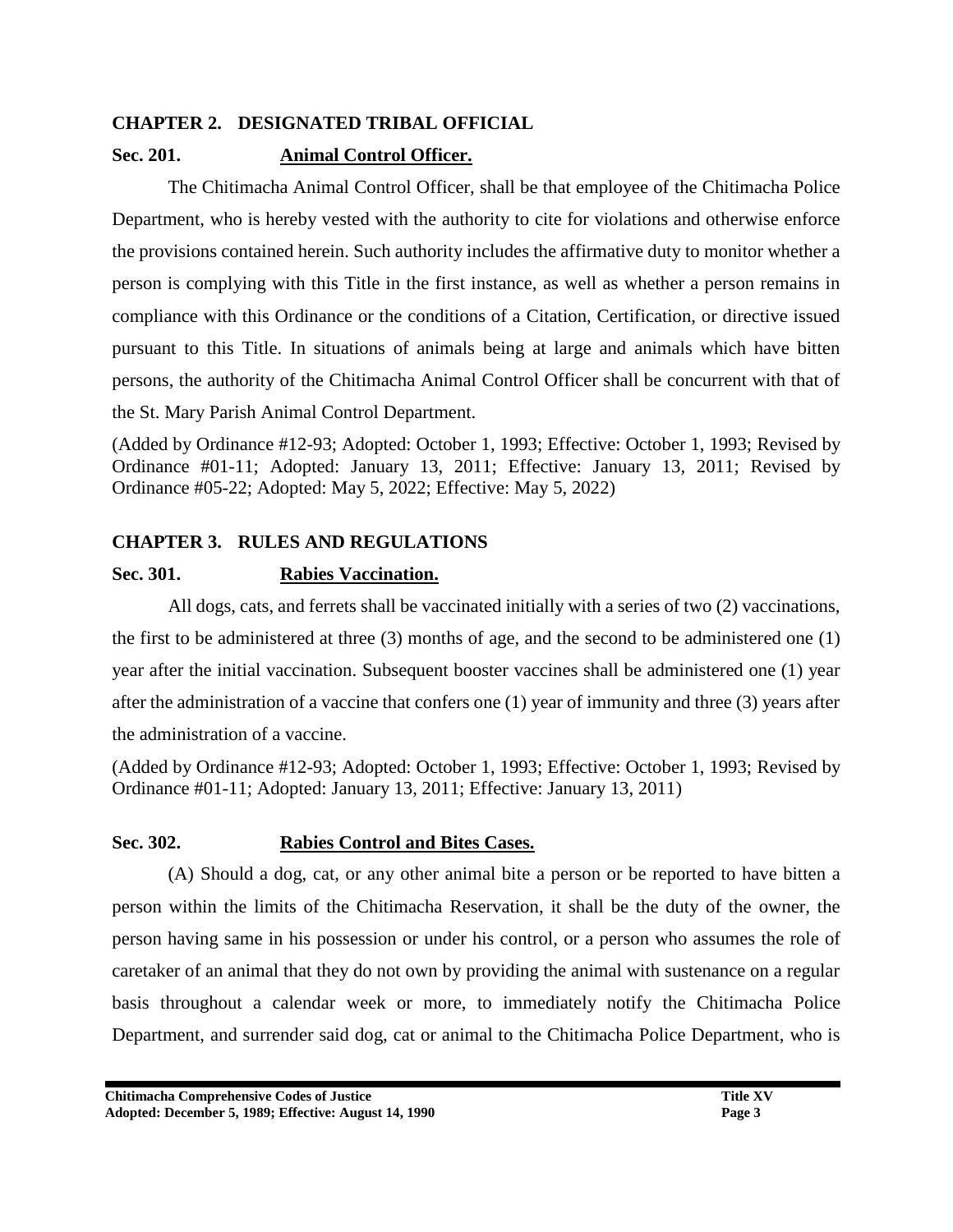herewith authorized and empowered to enter the premises in order to make any inspection or examination of said dog, cat or animal as may be deemed necessary. It shall be the duty of the Chitimacha Animal Control Officer to impound or cause to be impounded any such dog, cat or animal for a period of ten (10) days for observation either in the hospital facilities of a licensed veterinarian or at the St. Mary Parish Animal Shelter or require such animal to be confined securely for a period of ten (10) days by the person owning same or having possession thereof in such manner and on such premises as may be designated by the Chitimacha Animal Control Officer.

The Chitimacha Police Department, Animal Control Officer or, a licensed veterinarian may order the destruction of such animal and send its head to the Bureau of Laboratories of the Louisiana Department of Health for a rabies laboratory test whenever deemed necessary for the protection of the bite victim.

(B) Should any animal undergoing the ten (10) days observation for having bitten a person show indications of rabies, the destruction of such animal may be ordered after confirming diagnosis by a licensed veterinarian. The head of any such animal, which was destroyed or died during the rabies quarantine, shall be sent to the Bureau of Laboratories of the Louisiana Department of Health for a rabies laboratory test.

(C) It shall be the duty of every veterinarian having an animal quarantined for a bite incident to submit a report to the Chitimacha Police Department as to the condition of said quarantined animal on the initial day of observation and the tenth  $(10<sup>th</sup>)$  day immediately following the date of said bite incident.

(D) Any animal impounded or confined for rabies quarantine may be released upon completion of the ten (10) days observation period only upon authorization as required. Any such animal, if a dog or cat, must have a valid vaccination tag before it may be released or it must be vaccinated after completion of the rabies quarantine prior to being released. Any animal so impounded or confined for rabies may not be released until it has been examined by and issued a certificate of health from a Louisiana licensed veterinarian.

(E) If any animal is suspected of having been exposed to rabies, all persons having knowledge of such condition or event shall forthwith surrender animal to the Chitimacha Animal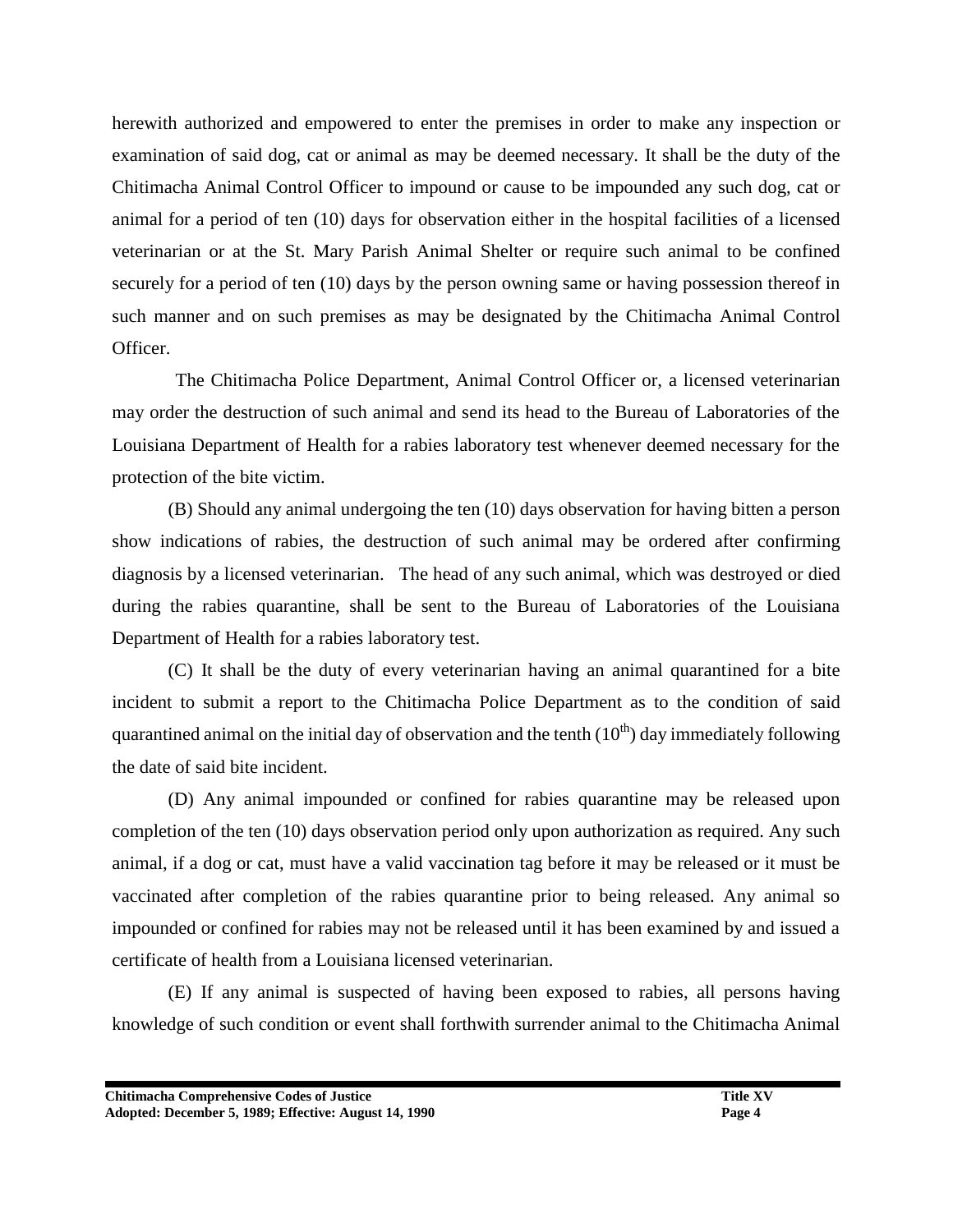Control Officer, and shall fully advise same of all the facts and circumstances involved. Such animal may be quarantined, confined, humanely destroyed, if the exposure warrants such action, or released under the direction and supervision of the Chitimacha Animal Control Officer as he deems advisable in rabies control.

(F) No person shall fail or refuse to surrender an animal for supervised quarantine, confinement or humane destruction as required herein for rabies control when deemed advisable by the Chitimacha Animal Control Officer.

(Added by Ordinance #12-93; Adopted: October 1, 1993; Effective: October 1, 1993; Revised by Ordinance #01-11; Adopted: January 13, 2011; Effective: January 13, 2011; Revised by Ordinance #05-22; Adopted: May 5, 2022; Effective: May 5, 2022)

#### **Sec. 303. Prohibitions.**

(A) It shall be unlawful for any person to release or entice any animal secured by the owner or keeper within his or her yard outside of the premises of such keeper or owner.

(B) No person shall poison or ill-treat an animal, nor may an animal be abandoned. No person shall beat, mutilate, kill, torture, or abuse or cause same to be beaten, mutilated, killed, tortured or abused. Such person may be subject to the maximum penalties provided.

(C) Every person who owns, keeps, or assumes the role of caretaker of an animal that they do not own or keep by providing the animal with sustenance on a regular basis throughout a calendar week or more, shall exercise proper care and control of such animals so as to prevent them from creating or becoming a public nuisance. Excessive or untimely barking, howling or yelping so as to disturb the peace and quiet of a neighborhood or its residents or to disturb the health or repose of the residents; attacking or molesting passersby or other animals; and/or being repeatedly at large; may be deemed to be the creation of a public nuisance and the owner or keeper of an animal causing such public nuisance may be deemed guilty of an infraction and subject to the penalties contained herein.

(D) Premises on which animals are kept, including where fowl are kept, shall be maintained so as to prevent disagreeable odors arising therefrom, or the presence of breeding of flies, mosquitos and other pests.

**(E) Vicious Animals.** Fierce, dangerous or vicious animals, including those specifically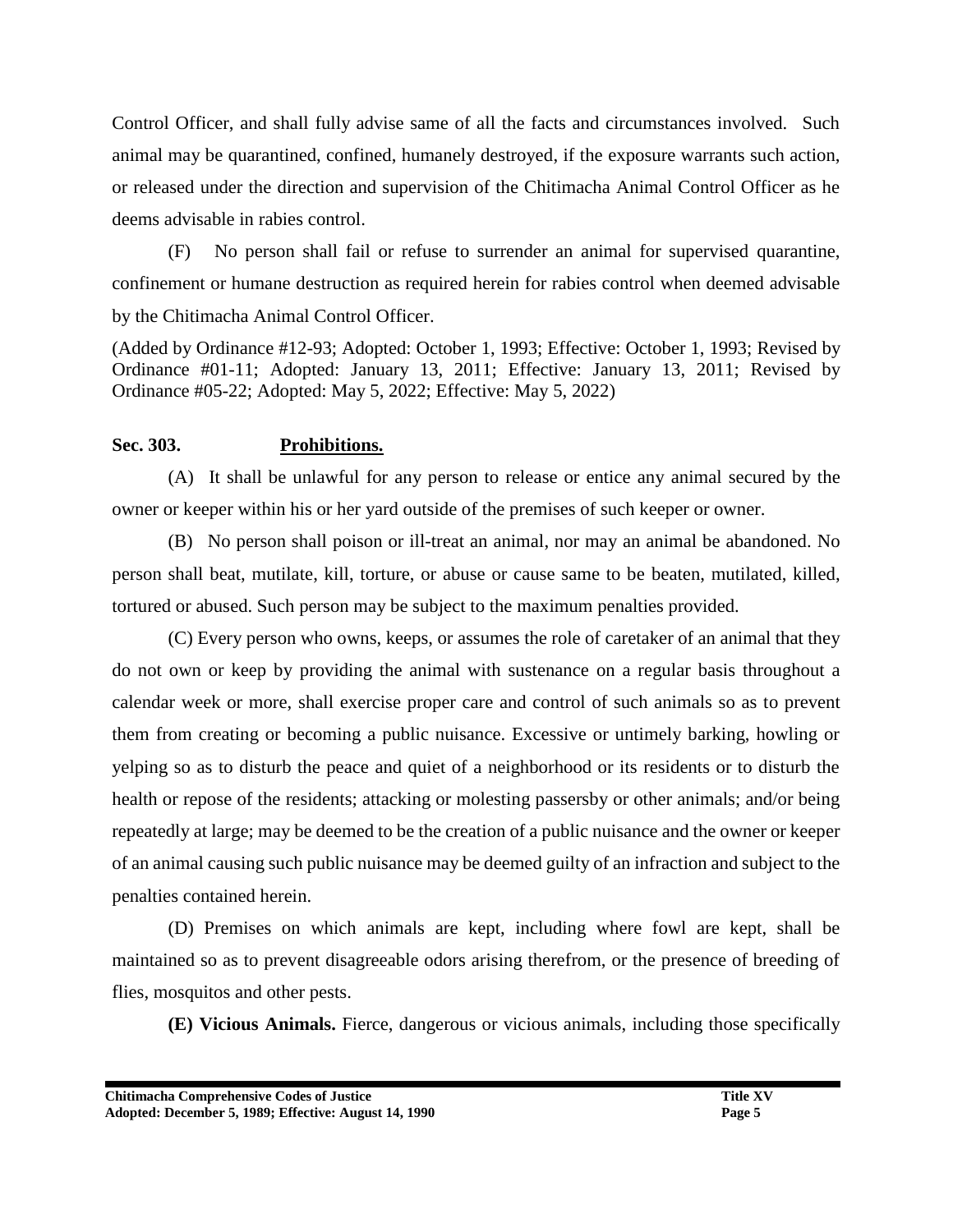deemed dangerous dogs under this section, shall be confined either within the owner's residence or in a fully enclosed pen a minimum size measuring four (4') feet by seven (7') feet with a concrete floor at least two and one-half  $(2 \frac{1}{2})$  inches thick and at least six  $(6)$  foot high fencing on all sides with a secure cover. The sides must be attached to the floor or embedded no less than twenty-four (24") inches into the ground. Said enclosure shall be securely closed and locked at all times, inspected annually or upon a complaint made to the Chitimacha Animal Control Officer regarding said enclosure. The owner shall have posted at each possible entrance to the owner's property where the animal is kept, a conspicuous and clearly legible warning sign. Said sign must be at least eight (8") inches by ten (10") inches in rectangular dimensions and contain a succinct warning for the relevant animal (e.g., "BEWARE OF DOG") in lettering not less than two (2") inches in height. Confinement shall be in such a manner that the animal cannot come in contact with any person or other animal except under supervised conditions. All such animals, including but not limited to guard or K-9 dogs, must be under direct manual control, tethered on a leash and muzzled when not confined as required above.

#### **(F) Dangerous Dog Classification.**

**(1)** Any dog that is the subject of a dangerous dog investigation, that is not impounded, shall be confined by the owner, keeper, or caretaker, in a securely fenced or enclosed area pending the outcome of the investigation and resolution of any hearings related to the dangerous dog classification.

**(2)** No dog that is the subject of a dangerous dog investigation may be relocated or ownership transferred pending the outcome of the investigation or any hearings related to the determination of a dangerous dog classification.

**(3)** After the investigation, the Chitimacha Animal Control Officer involved shall make an initial determination as to whether there is sufficient cause to classify a dog as dangerous. If the Chitimacha Animal Control Officer makes an initial determination that a dog should be classified as a dangerous dog, then the Chitimacha Animal Control Officer shall provide written notification of such to the owner, keeper, or caretaker of the dog, by registered mail or personal service in conformance with the statutory provisions relating to the service of process. To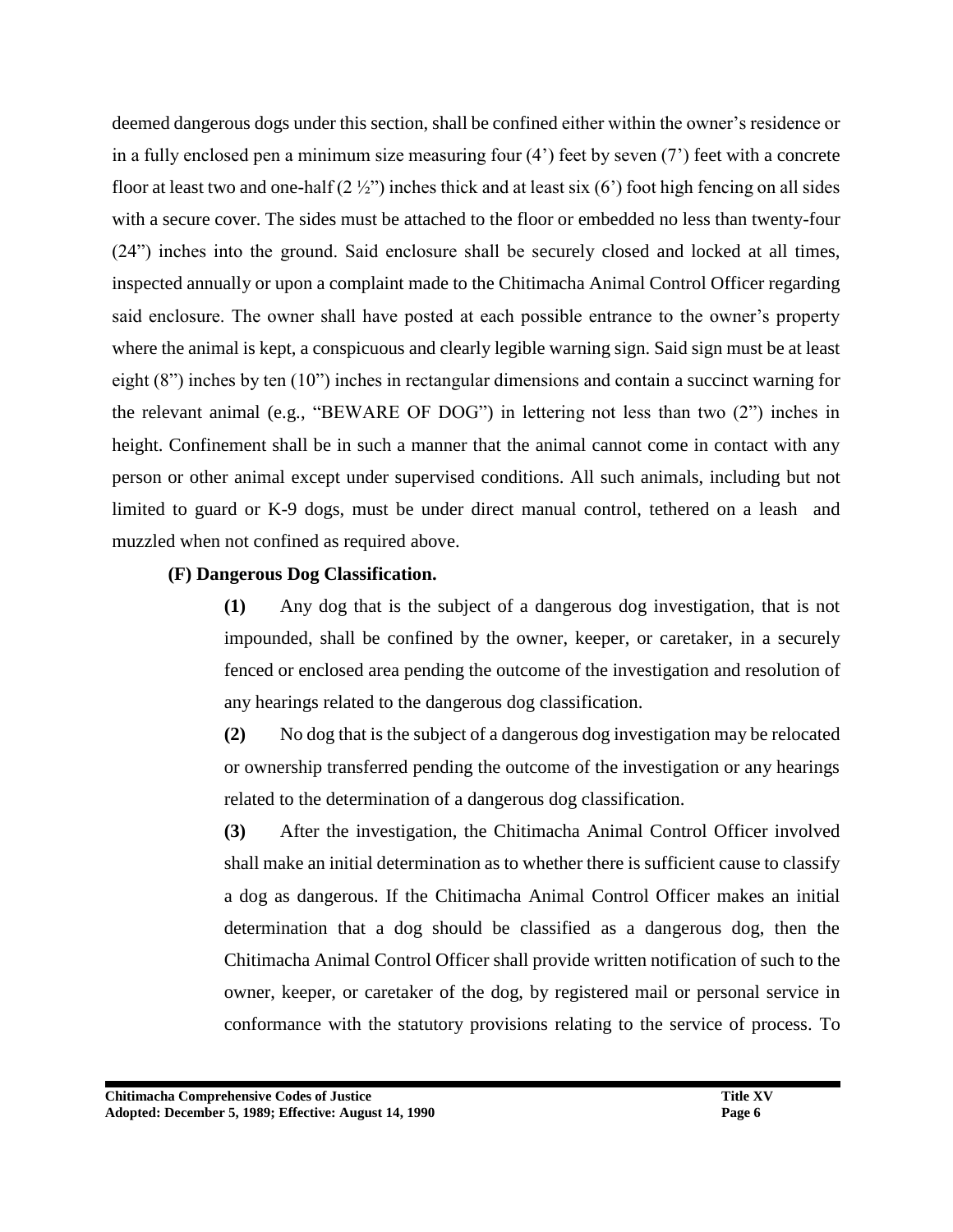fulfill the notice requirement hereunder, the Chitimacha Animal Control Officer must only take measures reasonable under the circumstances to identify the caretaker of a dangerous dog.

**(4)** Once a dog is classified as a dangerous dog and the owner, keeper, or caretaker has been properly notified, said person may file a written request for a hearing in the Chitimacha Tribal Court to appeal the classification within ten (10) business days after receipt of the written determination of dangerous dog classification. The dog must remain confined in a securely fenced or enclosed area pending a resolution of the appeal.

(G) **Nuisance Dog.** Any owner, keeper, or caretaker whose dog is determined to be a public nuisance is subject to the penalties described in this Title.

Any unclaimed dog shall become the property if the Chitimacha Tribe of Louisiana and transferred to a humane society or placed in the custody of the same person deemed to be a responsible and suitable owner who agrees to comply with all of the provisions of this Chapter. If no animal shelter or suitable owner is available to accept responsibility of said nuisance or unclaimed dog, the dog may be humanely destroyed. No waiting period shall be required to destroy any dog suffering from an infectious disease or for a seriously ill dog.

 **(H)** The Chitimacha Animal Control Officer may destroy and/or order the destruction of any wild or vicious dog or other animal found in violation of this Title, which cannot be safely taken up or impounded, but it shall be unlawful for any other person to kill any dog or other animal by shooting or poisoning at any place other than the Animal Shelter, provided that in cases of bona fide emergency any person may take such measure as may be necessary for protection of person and property.

**(I)** No person shall expose any known poisonous, dangerous or noxious substance, whether mixed with food or not, so that same shall be liable to be eaten by any animal, provided that it shall not be unlawful for a person to expose on his property common rat poison mixed only with vegetable substances. Rat poison, however, shall be exposed only in a manner which assures that it will not be ingested by dogs or cats.

**(J)** For the purposes of this subparagraph, the Chitimacha Animal Control Officer must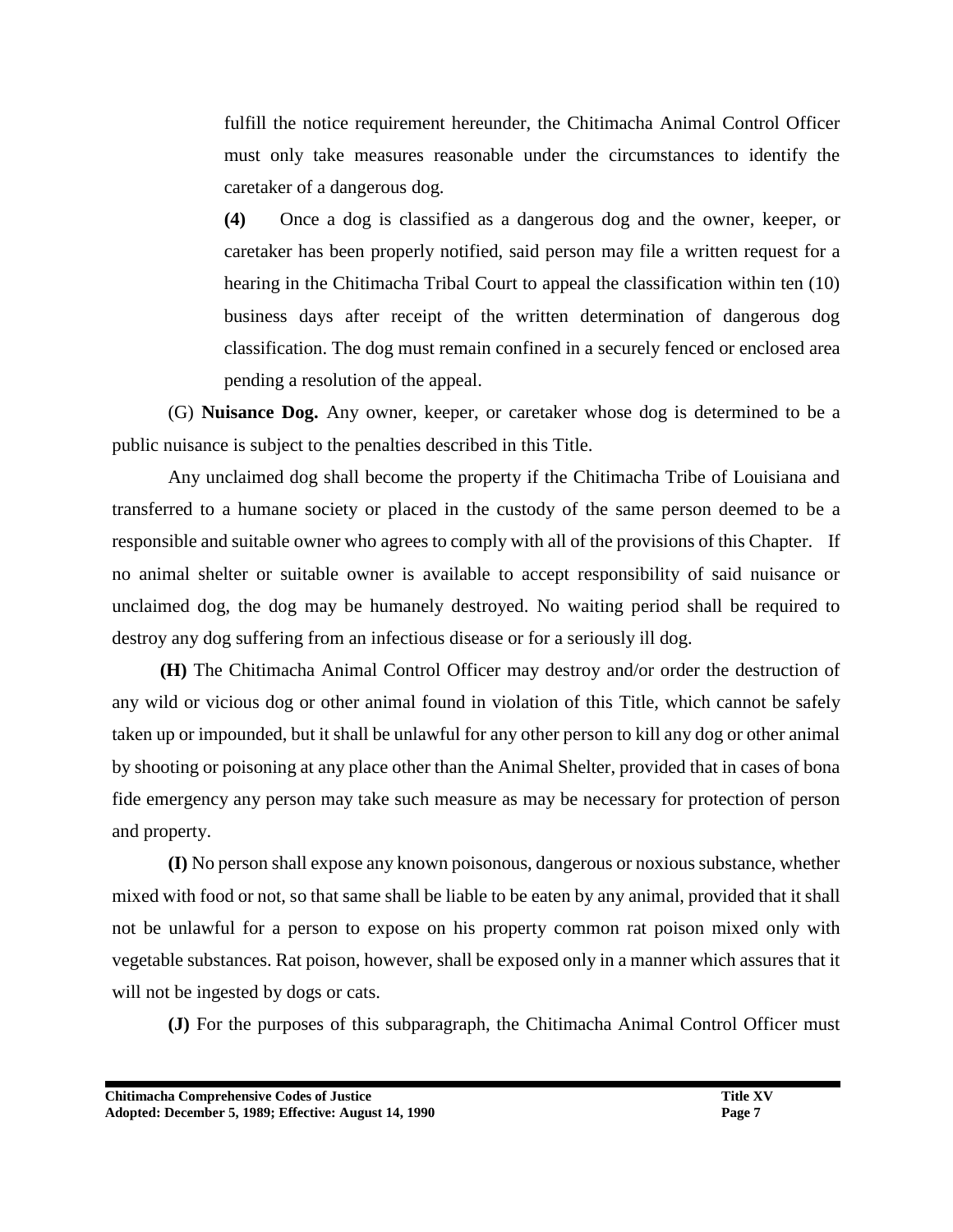take measures reasonable under the circumstances to identify the evident owner, keeper, or caretaker of an animal. After due notice to the known owner, keeper, or caretaker of an animal, the Chitimacha Animal Control Officer may cause the muzzling, secure confinement, removal from or the humane destruction of any animal for any of the following reasons:

> (1) Whenever an animal has committed an unprovoked attack upon any person or animal on more than one occasion;

(2) Whenever an animal has undergone quarantine for rabies observation twice.

(3) Whenever any lawful patron or visitor of a business whose physical safety is jeopardized by an animal used to guard the business when that animal is not securely confined during hours said business is open to the public.

**(K) Duty of Animal Owners to Be Responsible.** It shall be the duty of the owner, keeper, or caretaker of an animal, including persons who assume the role of caretaker of an animal that they do not own or keep by providing the animal with sustenance on a regular basis throughout a calendar week or more, to have such animal confined within his or her yard or enclosure, or secured by a humane method therein.

> **(1)** No animal shall be permitted to run or be upon any street, highway, common or public square or any other facility used by the public unless under the immediate control of a competent person and restrained by a substantial chain or leash not exceeding six (6) feet in length. Animals found to be at large may be seized and impounded or, as an alternative, the Chitimacha Animal Control Officer finding the said animal at large may issue a notice to the owner, keeper, or caretaker that his animal is in violation of this Section.

> **(2)** The owner, keeper, or caretaker may be entitled to resume possession with any impounded animal upon payment of the impoundment and daily board fees and compliance with vaccination requirements; provided application for such possession, with payment of all required fees, is made within the time provided by the rules, after impoundment.

> **(3)** Owners, keepers, and caretakers shall not permit their animals on any school ground when school is in session, or on any public recreation area when an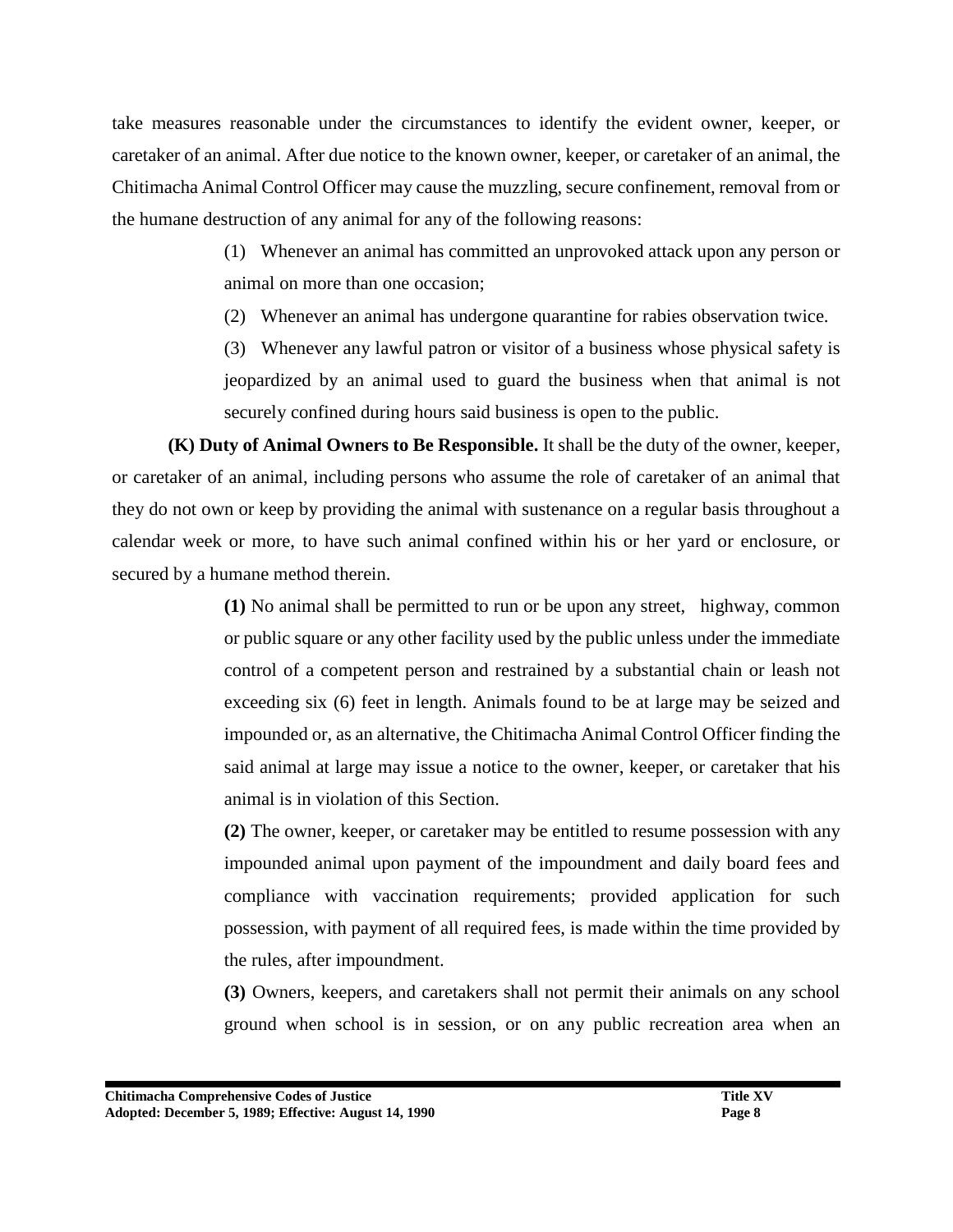organized activity is being conducted, unless the animal is controlled by leash or similar device to prevent the animal from biting any person or other animal. Animals shall not be permitted in restaurants or other places serving food, establishments selling food or edible products, or in any place of business when prohibited by the owner of same. The provision shall not apply to service animals. **(4)** Every female animal in heat shall be confined so that the animal cannot come into contact with a male animal of the same species which has not been castrated or vasectomized, except for planned breeding.

**(5)** It shall be the duty of every owner, keeper, and caretaker of any animal or anyone having any animal in his or her possession or custody, to exercise reasonable care and to take all necessary steps and precautions to protect other people, property and animals from injuries or damage which might result from his animal's behavior, regardless of whether such behavior is motivated by mischievousness, playfulness or ferocity.

**(6)** In the event that the owner, keeper, or caretaker of any animal is a minor, the parent or guardian of such minor shall be responsible to ensure that all provisions of this Chapter are complied with.

(Added by Ordinance #12-93; Adopted: October 1, 1993; Effective: October 1, 1993; Revised by Ordinance #01-11; Adopted: January 13, 2011; Effective: January 13, 2011; Revised by Ordinance #05-22; Adopted: May 5, 2022; Effective: May 5, 2022)

#### **Sec. 304. Humane Care of Animals.**

Every person owning, keeping or having responsibility for an animal or animals, including those who assume responsibility for an animal by providing sustenance to the animal on a regular basis throughout a calendar week or more, shall provide said animal or animals with adequate fresh and wholesome food and water, specific to each species, at least once every twenty-four (24) hours, and protection from environmental stress. Each and every animal shall be maintained in a good state of health, so as to ensure control, relief and resolution of diseases or conditions causing pain, debilitation, anxiety or discomfort, including but not limited to conditions involving the skin, ears, teeth, internal parasites and external parasites. Any animal afflicted with disease or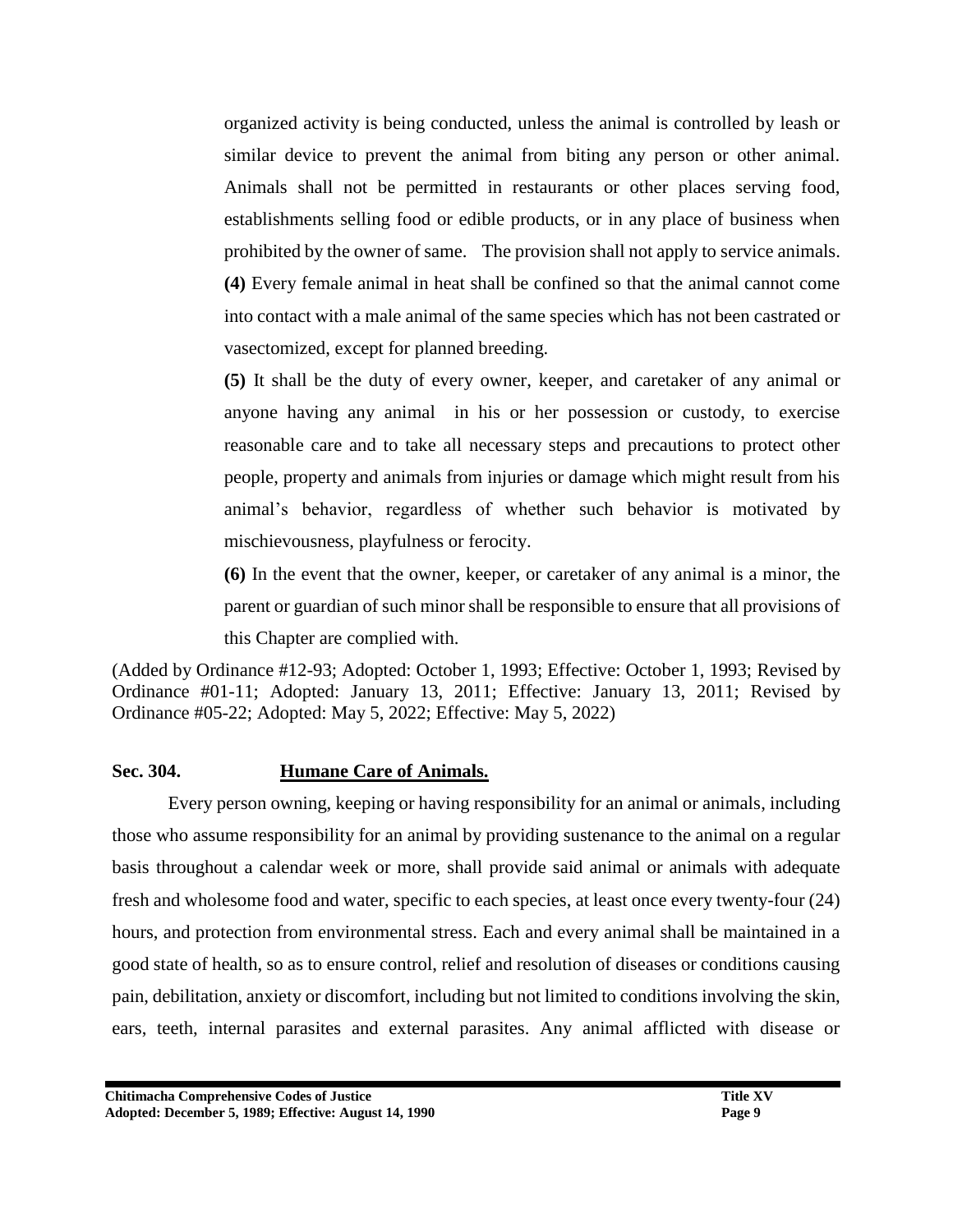conditions as described above, or any animal suffering from starvation or physical abuse, shall be provided with appropriate medical care and management with the intent to control, relieve and resolve said disease or condition. Dogs shall be immunized annually for canine distemper, hepatitis, leptospirosis, rabies, and any other disease or condition that is commonly recommended by veterinarians for immunizations. Cats shall be immunized annually for feline distemper, rhinotracheitis, calici, pneumonitis, rabies, and any other disease or condition that is commonly recommended by veterinarians for immunizations. Kittens and puppies shall be immunized in accordance with veterinary recommendations as per their age or conditions; but all dogs and cats shall receive the immunizations described above by four (4) months of age, unless their physical condition dictates otherwise as per specific veterinary recommendations.

(Added by Ordinance #12-93; Adopted: October 1, 1993; Effective: October 1, 1993; Revised by Ordinance #05-22; Adopted: May 5, 2022; Effective: May 5, 2022)

#### **Sec. 305. Confinement of Diseased Animals.**

No animal which is afflicted with a disease or condition which is communicable to humans shall be housed within the Chitimacha Reservation unless appropriate precautions are taken to ensure that said condition is confined to said animal and to ensure control and resolution of said disease or condition. No animal afflicted with a contagious disease or condition shall be exposed to any other animal or person in such a manner which allows the spread of said disease or condition to the other animal or person.

(Added by Ordinance #12-93; Adopted: October 1, 1993; Effective: October 1, 1993; Revised by Ordinance #01-11; Adopted: January 13, 2011; Effective: January 13, 2011; Revised by Ordinance #05-22; Adopted: May 5, 2022; Effective: May 5, 2022)

### **Sec. 306. Failure to Provide Humane Care - Impoundment of Animals.**

In cases where it alleged that humane care, as defined in the preceding sections, is not provided to an animal, the Chitimacha Animal Control Officer shall investigate, and may make specific recommendations along with issuing a Notice of Violation. If the failure to care for an animal, as defined in the preceding sections, continues, the Chitimacha Animal Control Officer has the authority to seize and impound said animal and submit said animal to the Animal Shelter for medical evaluation and treatment. The expenses incurred in said medical treatment shall be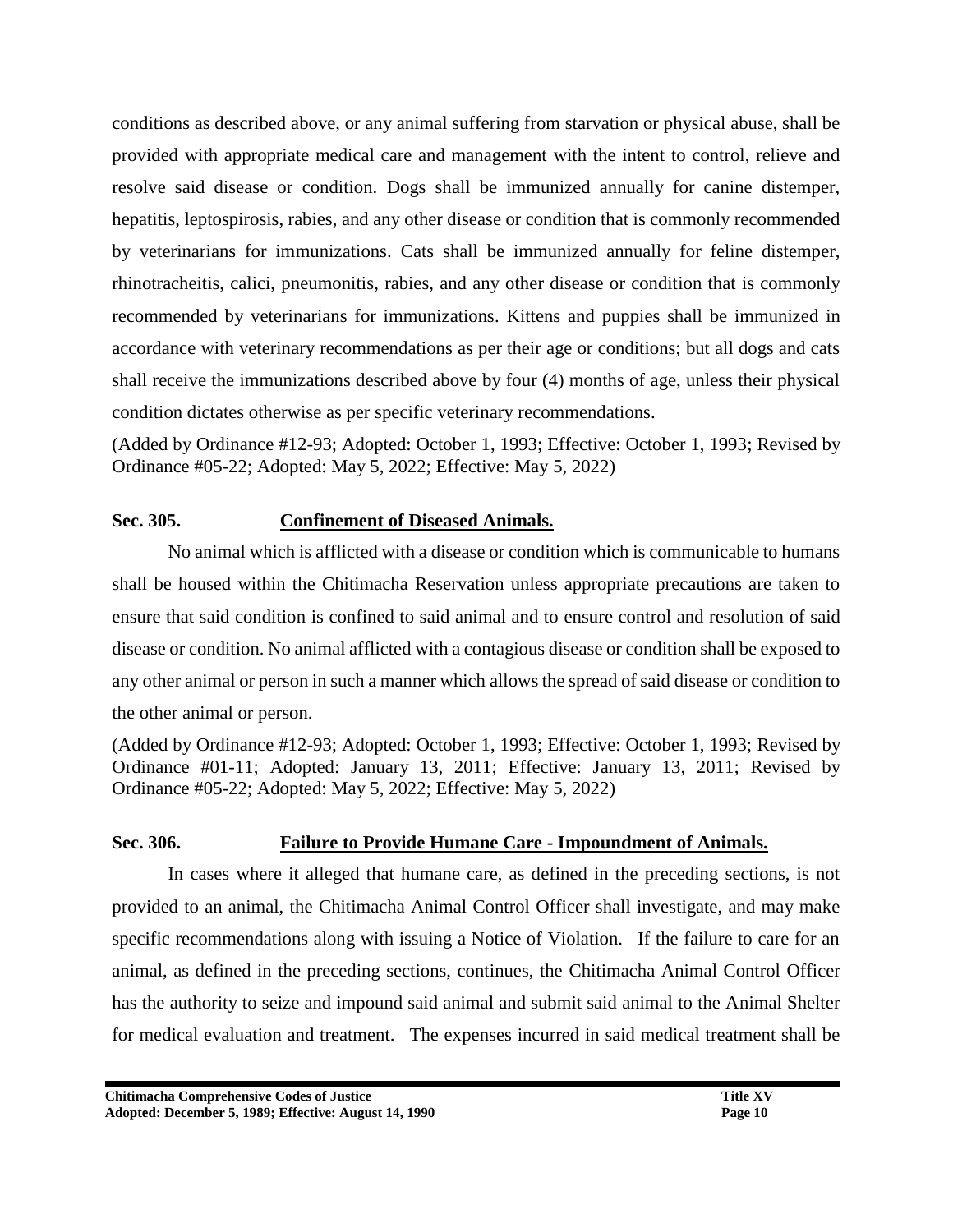considered in addition to the impoundment fee and charges to the owner, keeper, or caretaker of the animal in question.

(Added by Ordinance #12-93; Adopted: October 1, 1993; Effective: October 1, 1993; Revised by Ordinance #01-11; Adopted: January 13, 2011; Effective: January 13, 2011; Revised by Ordinance #05-22; Adopted: May 5, 2022; Effective: May 5, 2022)

#### **Sec. 307. Duty to Impound.**

Whenever animals are kept within any building or on any premises without adequate food, water or proper care and attention, or required medical care, or are kept in violation of the provisions contained herein, or are infected with disease or condition or kept under conditions which could endanger public health or create a nuisance, it shall be the duty of the Chitimacha Animal Control Officer to enter said building or premises to take possession of and remove said animals abandoned or neglected. Animals impounded shall only be released or disposed of in accordance with Section 314, subject to the additional requirement that an animal impounded for failure to provide humane care may only be released to an owner, keeper, or caretaker if the reason for which the animal was impounded is corrected.

(Added by Ordinance #12-93; Adopted: October 1, 1993; Effective: October 1, 1993; Revised by Ordinance #01-11; Adopted: January 13, 2011; Effective: January 13, 2011; Revised by Ordinance #05-22; Adopted: May 5, 2022; Effective: May 5, 2022)

### **Sec. 308. Owner Notification, Holding Time, Release of Animal, Adoption and Disposal of Animal.**

The notification, holding time, release of animals, adoption and disposal of animals impounded in the Animal Shelter, as each apply to an owner, keeper, or known caretaker, shall be in accordance with the rules and regulations provided for the operation of said Animal Shelter. (Added by Ordinance #12-93; Adopted: October 1, 1993; Effective: October 1, 1993; Revised by Ordinance #05-22; Adopted: May 5, 2022; Effective: May 5, 2022)

### **Sec. 309. Liability of Owner or Responsible Party for Animals.**

In addition to the fees and charges to be paid to the Animal Shelter for the release of any impounded animal, any owner, keeper, or otherwise responsible party, including persons who assume the role of caretaker of an animal that they do not own or keep by providing the animal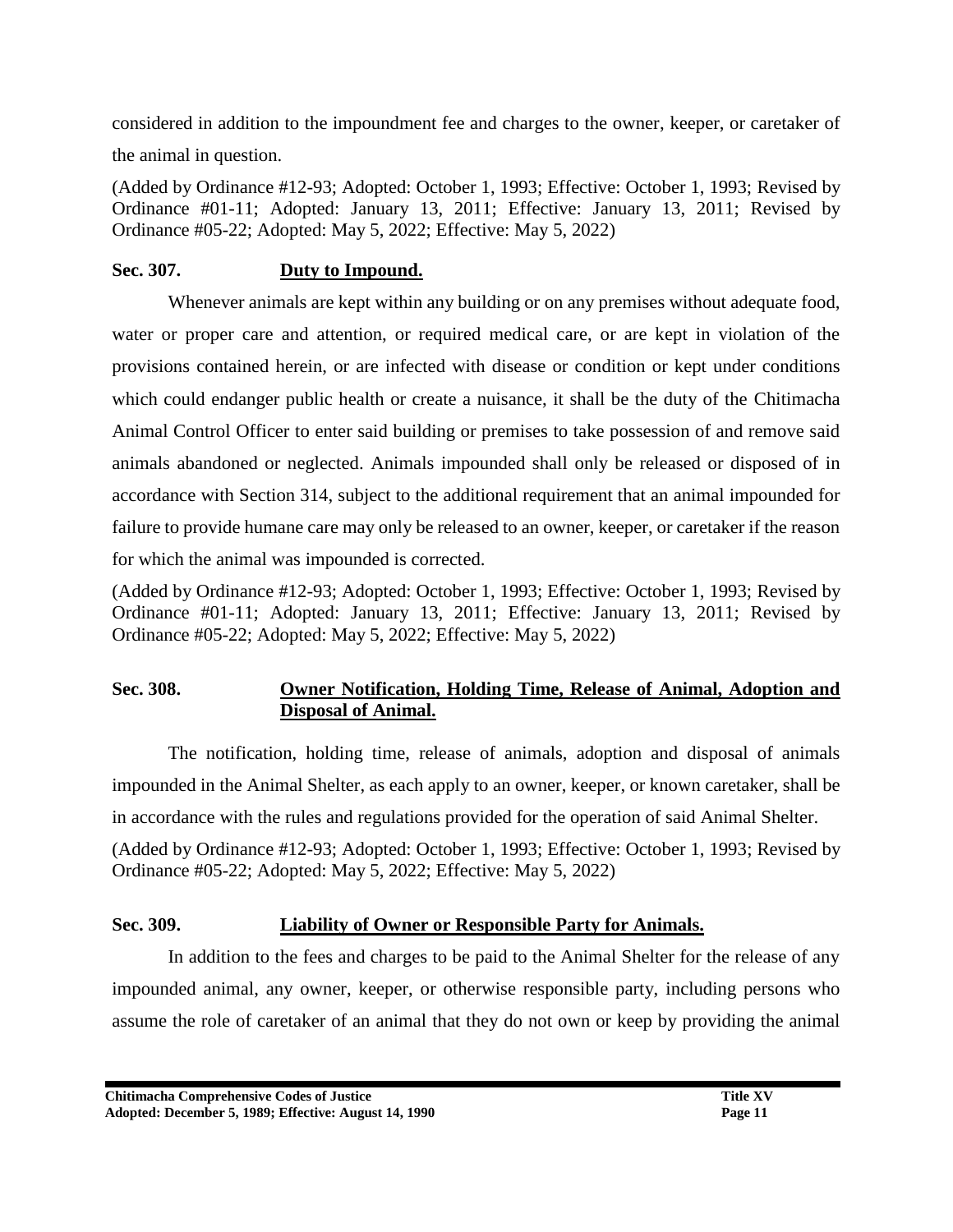with sustenance on a regular basis throughout a calendar week or more, who has permitted a licensed or unlicensed animal to roam at large may be found guilty of an infraction and shall be subject to a penalty as set forth herein.

(Added by Ordinance #12-93; Adopted: October 1, 1993; Effective: October 1, 1993; Revised by Ordinance #05-22; Adopted: May 5, 2022; Effective: May 5, 2022)

### **Sec. 310. Unwanted Animals.**

Owners of unwanted animals may bring such animals to the Animal Shelter at no cost to the owner to be made available for adoption or other disposition at the discretion of the Animal Shelter.

(Added by Ordinance #12-93; Adopted: October 1, 1993; Effective: October 1, 1993)

# **Sec. 311. Disposal of Live Animals.**

Live animals may not be disposed of to any school, college, university, association, laboratory or corporation for experimentation purposes or to any person providing, selling or supplying dogs and other animals to any school, college, university, association or corporation for experimentation.

Any person that disposes of the carcass of any dead animal shall do so in a manner consistent with applicable health regulations.

(Added by Ordinance #01-11; Adopted: January 13, 2011; Effective: January 13, 2011; Revised by Ordinance #05-22; Adopted: May 5, 2022; Effective: May 5, 2022)

### **Sec. 312. Animals At Large.**

The Chitimacha Animal Control Officer may impound any animal found to be at large. The procedures prescribed in Section 314 shall govern the disposition of an animal impounded because it was found to be at large.

(Added by Ordinance #12-93; Adopted: October 1, 1993; Effective: October 1, 1993; Revised by Ordinance #01-11; Adopted: January 13, 2011; Effective: January 13, 2011; Revised by Ordinance #05-22; Adopted: May 5, 2022; Effective: May 5, 2022)

# **Sec. 313. Failure to Care For.**

Failure of any person to adequately house, feed and water or maintain and care for as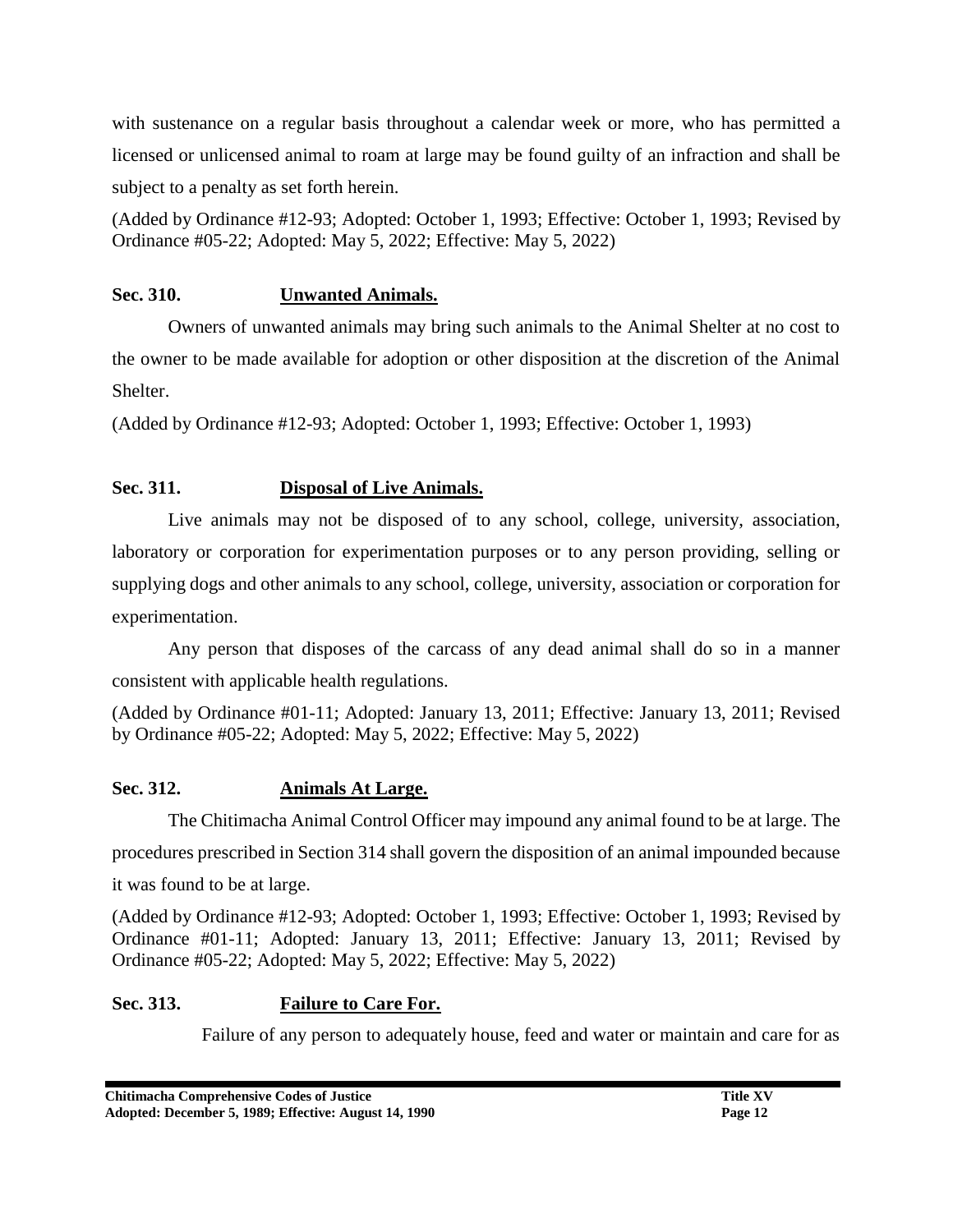defined herein for animals in his possession or custody, shall constitute a violation of this Title and may be subject to the maximum penalties provided. Such animals shall be subject to seizure and impoundment and upon proof of violation, may be sold, euthanized, or otherwise disposed of in accordance with the procedures prescribed in Section 314.

(Added by Ordinance #12-93; Adopted: October 1, 1993; Effective: October 1, 1993; Revised by Ordinance #01-11; Adopted: January 13, 2011; Effective: January 13, 2011; Revised by Ordinance #05-22; Adopted: May 5, 2022; Effective: May 5, 2022)

### **Sec. 314. Disposition of an Impounded Animal.**

**(A)** The disposition of any animal impounded under this Title shall be in accordance with the following procedures.

**(B)** An owner, keeper, or caretaker may reclaim an impounded animal if he or she:

**(1)** pays for the cost of the impoundment, including boarding fees; and **(2)** to ensure that a claimant complies with the legal requirements prescribed by this Title, the claimant must execute a Certification of Animal Control Compliance certifying that the claimant has received a copy of this Title, agrees to comply with its terms and conditions, and that failure to comply with the Title's terms and conditions may result in the claimant being subject to increased penalties; and **(3)** where the claimant is an owner, keeper, or caretaker of an animal impounded for failure to provide humane care, the claimant must both execute the Certification of Animal Control Compliance and correct the reason for which the animal was impounded.

**(C)** Twenty-four (24) hours after an animal has been impounded, the Chitimacha Animal Control Officer, in his or her discretion, may:

> **(1)** maintain custody of the animal for a period of time that is reasonable under the circumstances for the purpose of providing a claimant an opportunity to fulfil the obligations required to reclaim the animal;

> **(2)** deliver the animal to a suitable Animal Shelter, to be reclaimed or adopted in accordance with the procedures or laws to which the shelter is subject; or

> **(3)** deliver the animal to the St. Mary Parish Animal Warden, to be reclaimed,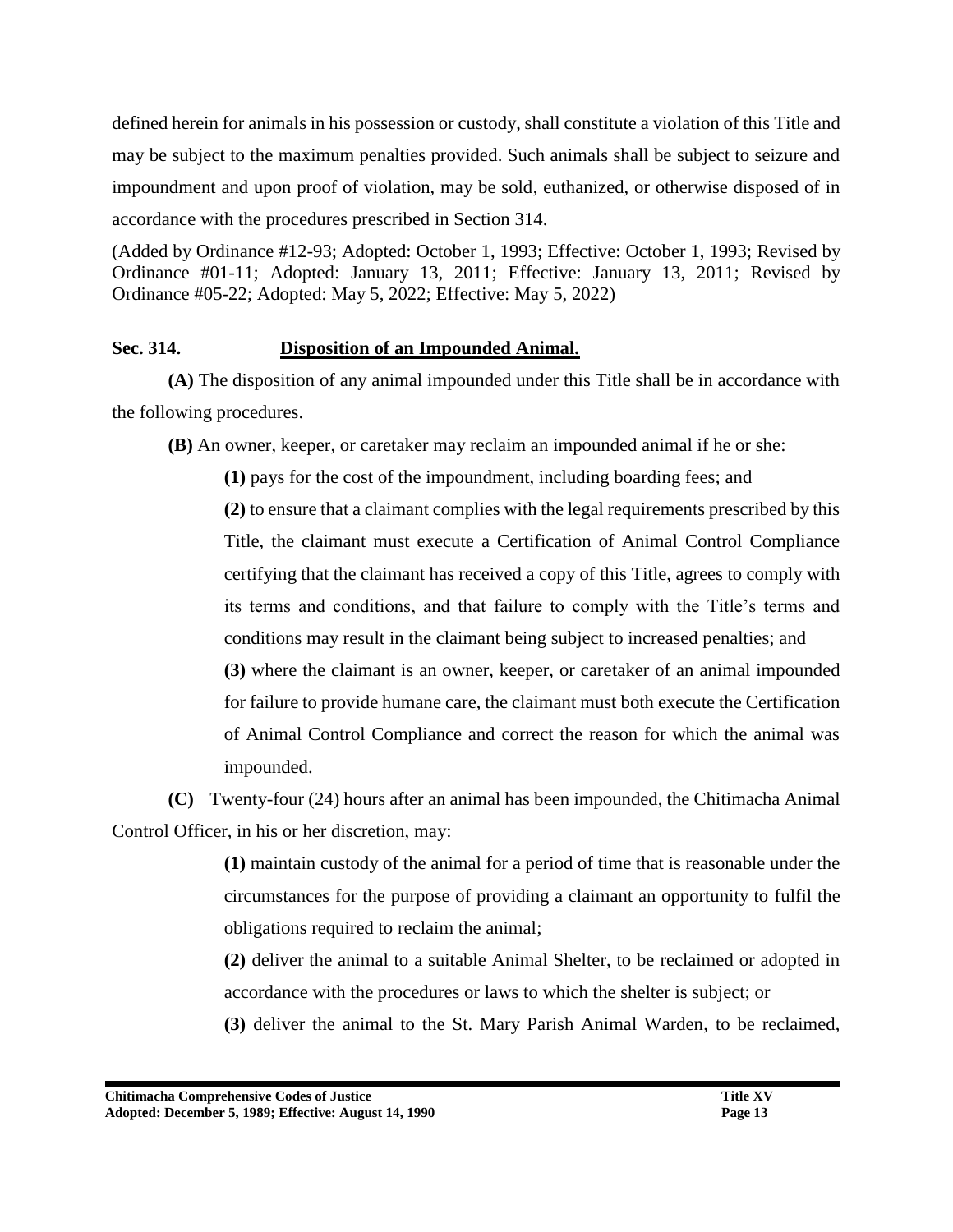adopted, or humanely disposed of in accordance with the procedures or laws to which that official is subject.

(Added by Ordinance #05-22; Adopted: May 5, 2022; Effective: May 5, 2022)

### **Sec. 315. Interference with Designated Officer and/or Agents.**

 It shall be unlawful for any person to hinder, resist, molest or interfere with any Chitimacha Animal Control Officer and/or Agent in the performance of his duties as provided herein.

No person shall, without authority, release or attempt to release or remove any animal from the custody of the Chitimacha Animal Control Officer.

No person shall tear down, burn, deface, destroy or otherwise injure an Animal Shelter, animal restraint device, cage, or enclosure, unless such property is destroyed by its owner.

(Added by Ordinance #12-93; Adopted: October 1, 1993; Effective: October 1, 1993; Revised by Ordinance #01-11; Adopted: January 13, 2011; Effective: January 13, 2011; Revised by Ordinance #05-22; Adopted: May 5, 2022; Effective: May 5, 2022)

### **CHAPTER 4. PENALTIES**

# **Sec. 401. Failure to Obey Rules and Regulations.**

Any person who fails to obey the Rules and Regulations as provided herein, shall be guilty of an infraction, for which a **Citation/Summons** may be issued by the Chitimacha Animal Control Officer.

If deemed necessary, the animal involved may be impounded by the Chitimacha Animal Control Officer.

(Added by Ordinance #12-93; Adopted: October 1, 1993; Effective: October 1, 1993; Revised by Ordinance #01-11; Adopted: January 13, 2011; Effective: January 13, 2011; Revised by Ordinance #05-22; Adopted: May 5, 2022; Effective: May 5, 2022)

# **Sec. 402. Investigations.**

The Chitimacha Animal Control Officer may request the owners, keepers, or caretakers of any animals to exhibit the animal and, if applicable, the registration certificate of such animal and it shall be the duty of the Chitimacha Animal Control Officer to keep the following records: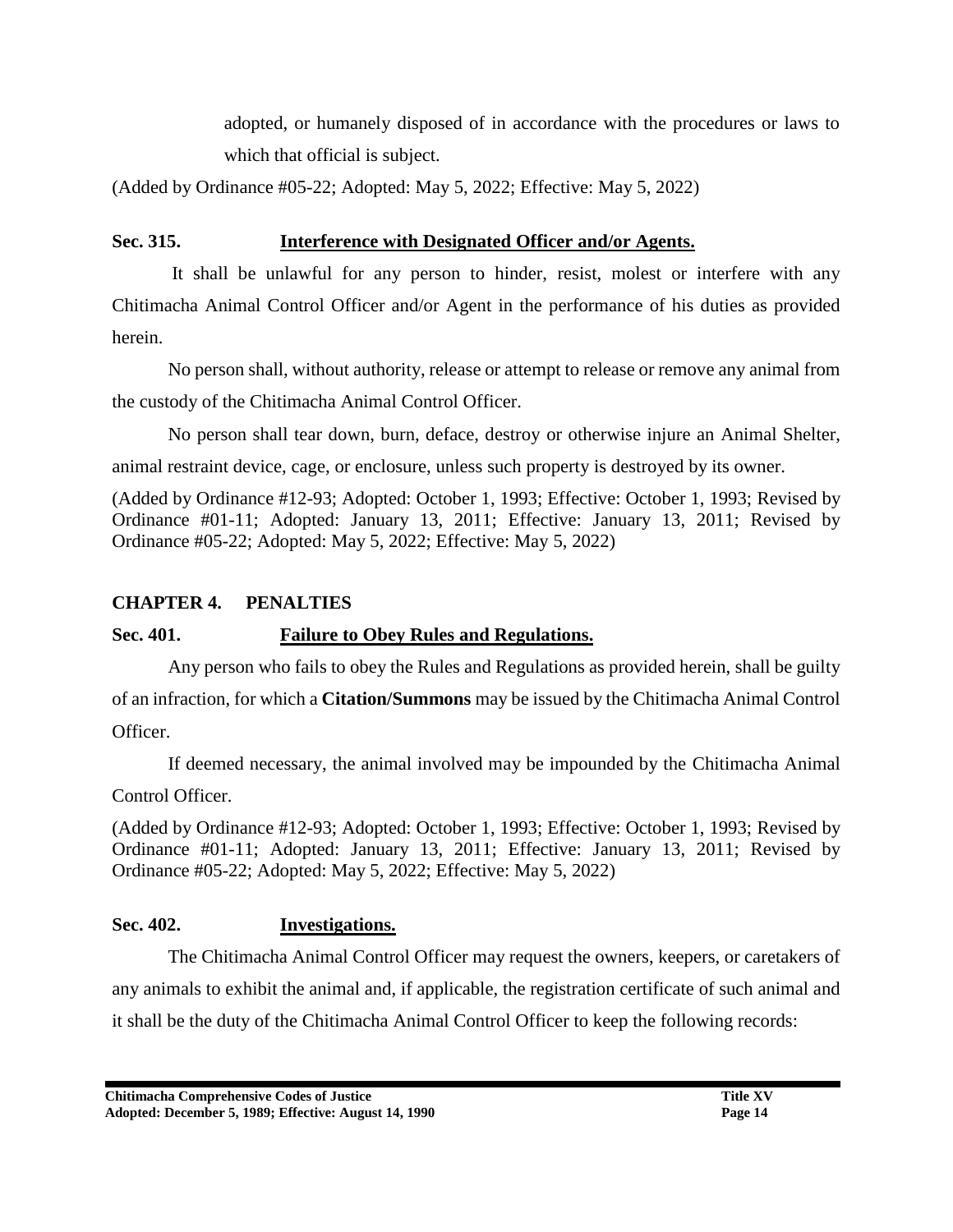- **(A)** accurate and detailed records of the registration, impoundment and disposition of all animals coming into his custody;
- **(B)** accurate and detailed records of all reported bite cases and investigations for a period of three (3) years; and accurate records of all rabies certificates.

(Added by Ordinance #01-11; Adopted: January 13, 2011; Effective: January 13, 2011; Revised by Ordinance #05-22; Adopted: May 5, 2022; Effective: May 5, 2022)

### **Sec. 403. Citation/Summons to be Issued.**

- **(A)** A Citation/Summons for which there has been non-compliance within the time allowed, shall then be filed by the Chitimacha Animal Control Officer in the Chitimacha Tribal Court for processing.
- **(B)** When service has been completed, the original Citation/Summons shall be filed with the Clerk of Court, as a Civil Complaint and placed for hearing on the appropriate docket.
- **(C)** All Court costs, fees and/or expenses shall be the responsibility of the party in violation of this Title.

(Added by Ordinance #12-93; Adopted: October 1, 1993; Effective: October 1, 1993; Revised by Ordinance #01-11; Adopted: January 13, 2011; Effective: January 13, 2011; Revised by Ordinance #05-22; Adopted: May 5, 2022; Effective: May 5, 2022)

### **Sec. 404. Applicable Fines.**

Any persons who fail to comply, resulting in a Citation/Summons being issued shall be subject to the applicable fines, as follows;

### **(A) First Offense**

A minimum fine of not less than **Twenty-Five Dollars (\$25.00)** up to a maximum fine of

**One Hundred Twenty-Five Dollars (\$125.00)** shall be imposed.

# **(B) Second Offense**

A minimum fine of not less than **Fifty Dollars (\$50.00)** up to a maximum fine of **One Hundred Fifty Dollars (\$150.00)** shall be imposed.

# **(C) Third Offense**

A minimum fine of not less than **Seventy-Five Dollars (\$75.00)** up to a maximum fine of **One Hundred Seventy-Five Dollars (\$175.00)** shall be imposed.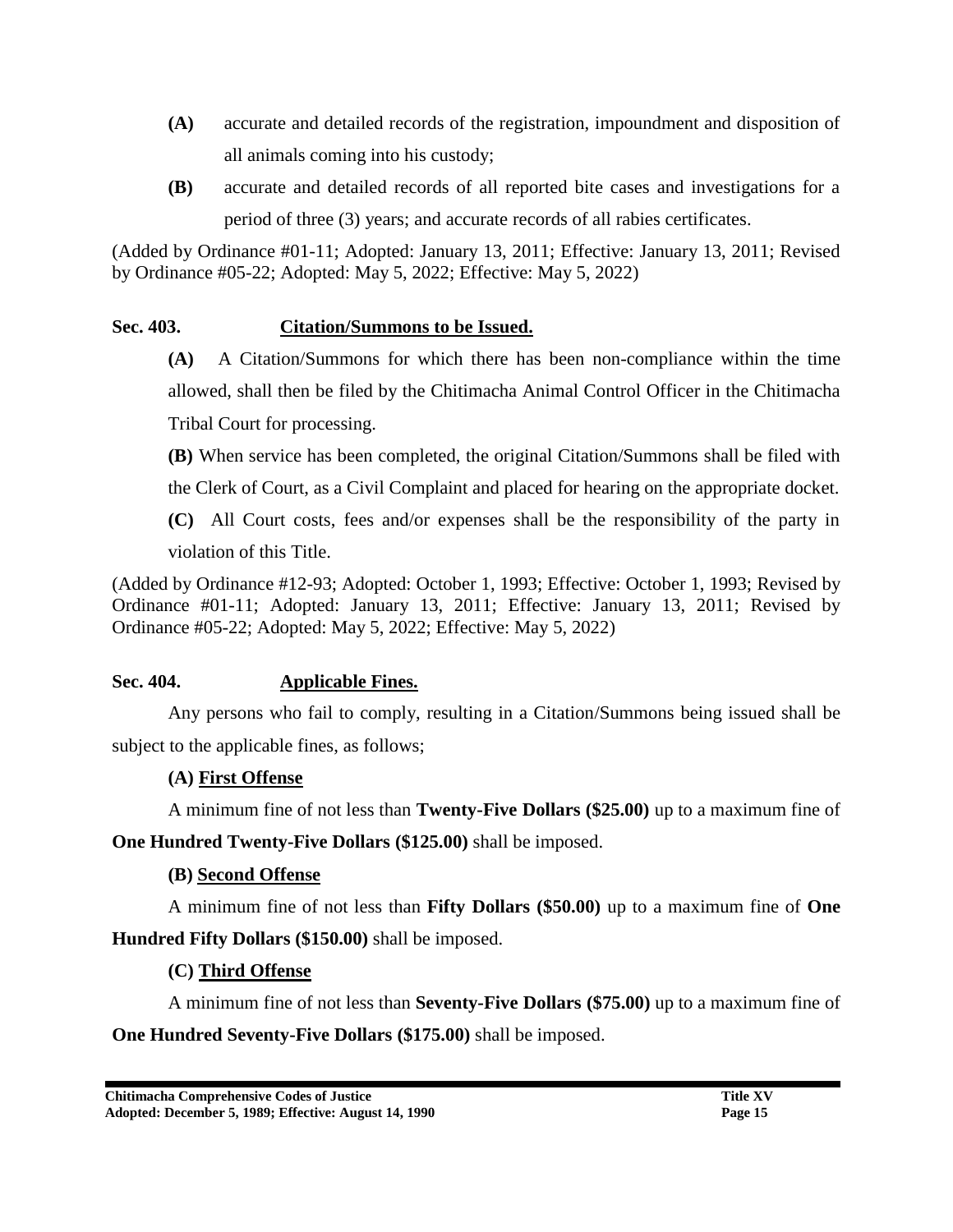### **(D) Fourth and Subsequent Offenses**

A fine not to exceed **Two Hundred Dollars (\$200.00)** shall be imposed, and/or any additional penalties which shall be deemed appropriate at the discretion of the Court.

(Added by Ordinance #12-93; Adopted: October 1, 1993; Effective: October 1, 1993; Revised by Ordinance #01-11; Adopted: January 13, 2011; Effective: January 13, 2011)

### **Sec. 405. Enhanced Penalty for Violation of Certification of Animal Control Compliance.**

Any person who claims and receives an impounded animal in accordance with Section 314, executes a Certificate of Animal Control Compliance, and violates this Title may be issued a Citation for both the relevant underlying violation and for the violation of the Certificate of Animal Control Compliance. Upon issuance of such Citation, such person shall, upon conviction, be subject to the maximum penalty prescribed for the underlying violation, as dictated by Section 404, and the maximum penalty prescribed for a Second Offense under Section 404(B) for the additional violation of the Certificate of Animal Control Compliance.

(Added by Ordinance #05-22; Adopted: May 5, 2022; Effective: May 5, 2022)

### **Sec. 406. Failure to Appear.**

Failure to appear at the date and time indicated without paying the statutory fine and costs prior to hearing date shall be deemed an admission to the infraction by the party , for which, additional penalties and Court costs may be imposed.

(Added by Ordinance #12-93; Adopted: October 1, 1993; Effective: October 1, 1993; Revised by Ordinance #01-11; Adopted: January 13, 2011; Effective: January 13, 2011; Revised by Ordinance #05-22; Adopted: May 5, 2022; Effective: May 5, 2022)

### **Sec. 407. Limitation on Enforcement of Penalties Against Caretakers.**

**(A)** Before issuing a citation that imposes the penalties prescribed under this Title for a violation of the conditions prescribed under this Title to any person who has assumed the role of caretaker of an animal that they do not own or keep by providing the animal with sustenance on a regular basis throughout a calendar week or more, the Chitimacha Animal Control Officer shall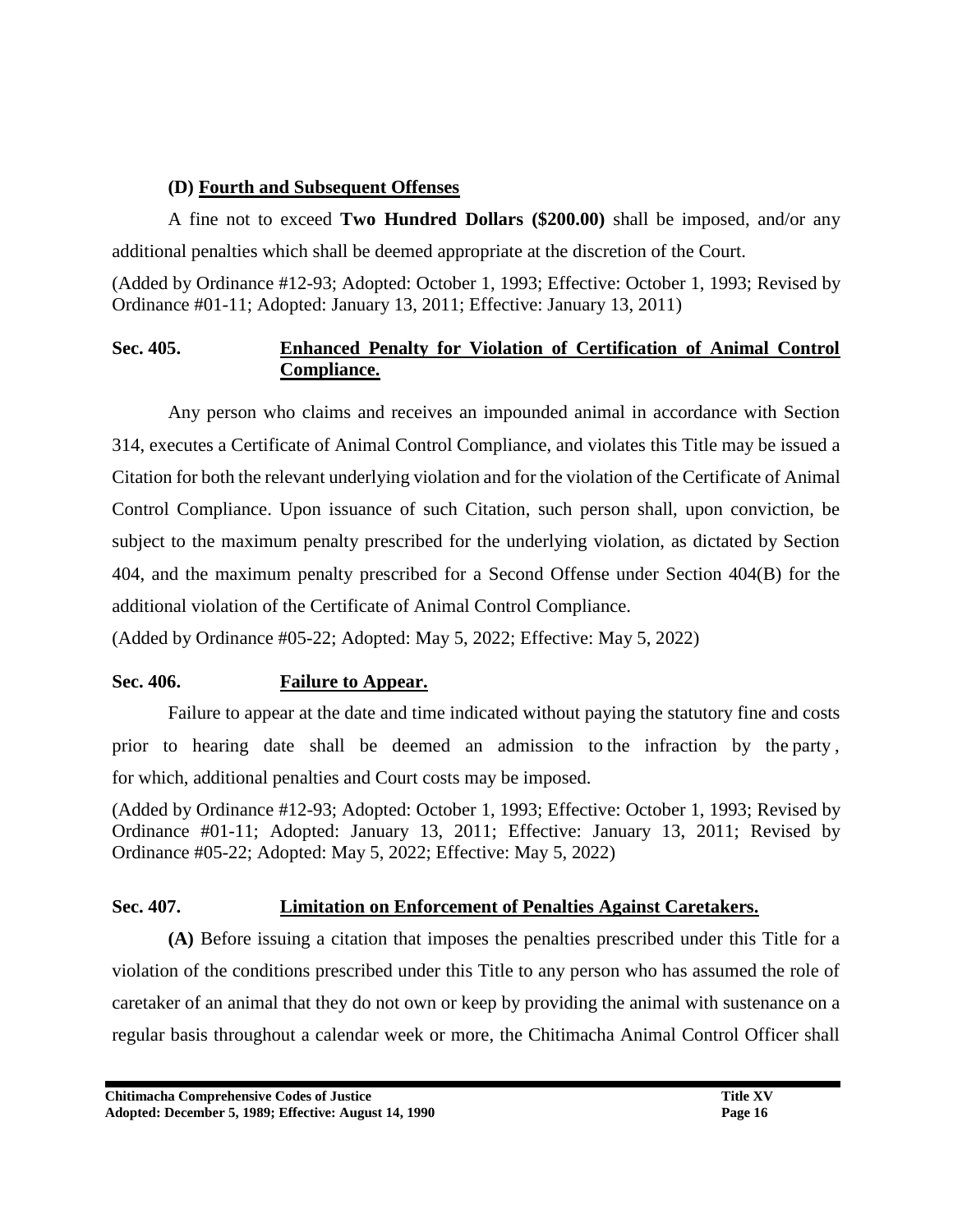first issue a written Notice of Violation to the caretaker that specifies the basis for the violation and, if applicable, the action that the caretaker must take to cure said violation. Any such caretaker who after receiving the written Notice of Violation commits the same violation a second time or fails to cure the violation as prescribed in the Notice of Violation may, in the discretion of the Chitimacha Animal Control Officer, be subject to a citation that imposes the penalties prescribed under this Title for the relevant infraction.

**(B)** Any person subject to a Notice of Violation who concludes that he or she cannot continue to care for the animal may bring such animal to the Animal Shelter at no cost to the caretaker to be made available for adoption or other disposition at the discretion of the Animal Shelter.

**(C)** A caretaker who claims and receives an impounded animal shall be deemed an owner of that animal and therefore not entitled to any limitation on enforcement prescribed under this Section 407.

(Added by Ordinance #05-22; Adopted: May 5, 2022; Effective: May 5, 2022)

# **CHAPTER 5. MAINTENANCE OF TRIBAL LANDS**

### **Sec. 501. Tribal Land Maintenance Officer.**

The Chitimacha Police Department shall designate an officer or officers to serve as a Tribal Land Maintenance Officer. The Tribal Land Maintenance Officer is hereby vested with the authority and the duty to cite for violations and otherwise enforce the provisions prescribed under this Chapter 5. Such authority includes the affirmative duty to monitor whether persons are complying with this Chapter, as well as whether a person remains in compliance with this Chapter or the conditions of a citation or directive issued under it. For the purposes of this Chapter 5, by virtue of the delegation of authority provided herein, any authority granted to the Chitimacha Police Department is also granted to the Tribal Land Maintenance Officer, and vice versa. (Added by Ordinance #05-22; Adopted: May 5, 2022; Effective: May 5, 2022)

### **Sec. 502. Tall Grass and/or Weeds.**

No person shall allow tall grass and/or weeds to grow on any land within the Chitimacha Reservation. If the grass and/or weeds are not cut, a Citation/Summons may be issued by the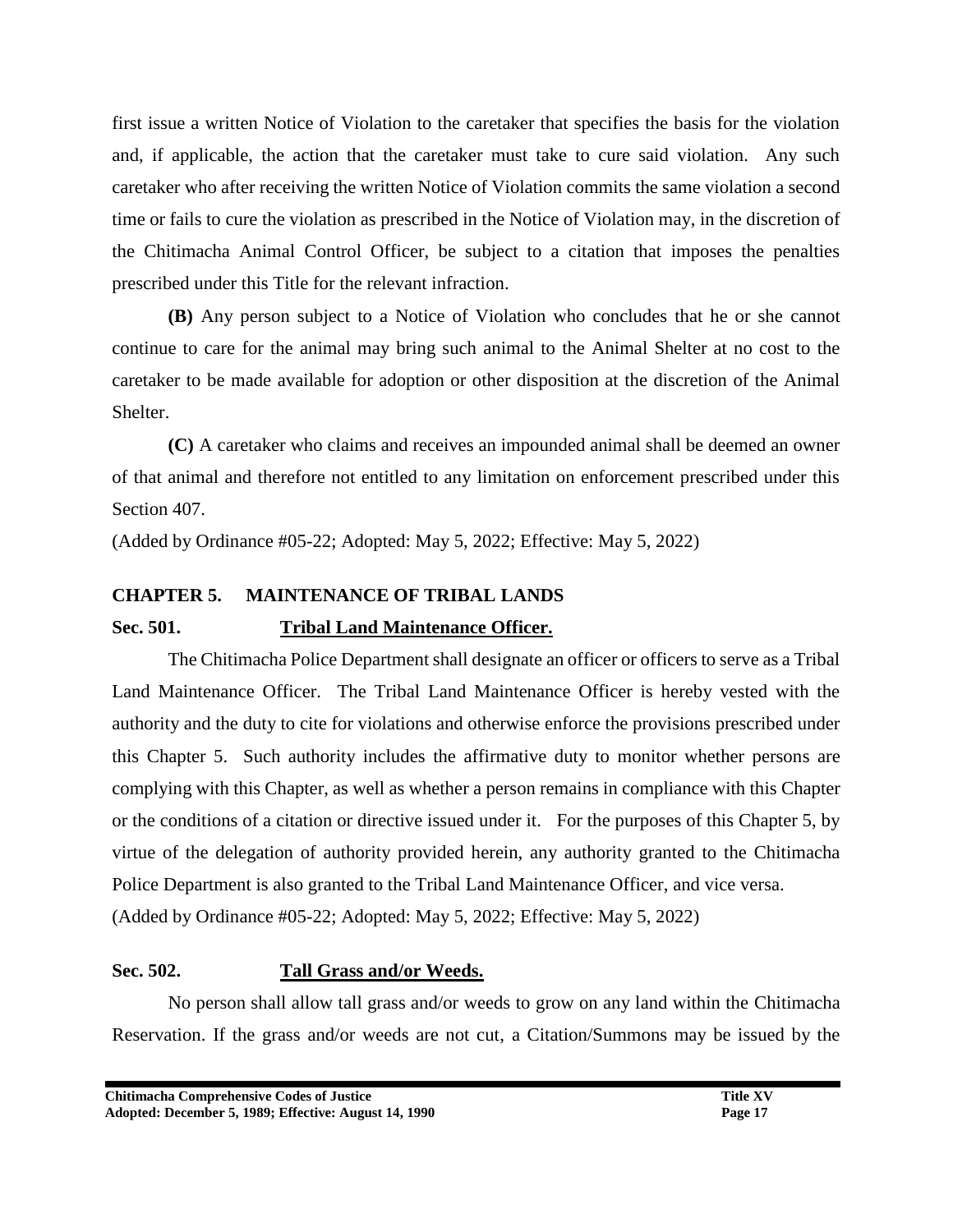Chitimacha Police Department. If the grass and/or weeds remain uncut 14 days after the Chitimacha Police Department issues a Citation/Summons, the Chitimacha Tribe of Louisiana or its designated agent may enter the land and cut same at the expense of the person found in violation of this Section. In addition, any and all civil penalties as provided herein shall also be imposed.

(Added by Ordinance #12-93; Adopted: October 1, 1993; Effective: October 1, 1993; Revised by Ordinance #01-11; Adopted: January 13, 2011; Effective: January 13, 2011; Revised by Ordinance #05-22; Adopted: May 5, 2022; Effective: May 5, 2022)

### **Sec. 503. Burning of Debris Restricted.**

No person shall burn any and all debris, including but not limited to leaves, grass, weeds and/or trash within one hundred (100') feet of any public right of way, road, highway and/or within fifty (50') feet of the nearest structure or residence. Any person found in violation of this Section shall be subject to the penalties provided herein.

(Added by Ordinance #12-93; Adopted: October 1, 1993; Effective: October 1, 1993; Revised by Ordinance #01-11; Adopted: January 13, 2011; Effective: January 13, 2011; Revised by Ordinance #05-22; Adopted: May 5, 2022; Effective: May 5, 2022)

#### **Sec. 504. Sewage Disposal Requirements.**

No person shall maintain an open sewer on any lands within the Chitimacha Reservation. Any and all persons who have been assigned the use of Tribal land, shall connect to a public sewer system. If a person fails to comply with these requirements, a Citation/Summons may be issued by the Chitimacha Police Department. The situation shall be remedied at the expense of the person in possession of the land. In addition, any and all civil penalties as provided herein shall also be imposed.

(Added by Ordinance #12-93; Adopted: October 1, 1993; Effective: October 1, 1993; Revised by Ordinance #01-11; Adopted: January 13, 2011; Effective: January 13, 2011; Revised by Ordinance #05-22; Adopted: May 5, 2022; Effective: May 5, 2022)

### **Sec. 505. Dismantled and/or Junked Vehicles, Engines, Motors and/or Appliances Prohibited.**

No vehicles, engines, motors, appliances, and/or other large metal devices shall be dismantled and/or junked on land within the Chitimacha Reservation.

**(A)** These items may be deemed dismantled and/or junked if they are;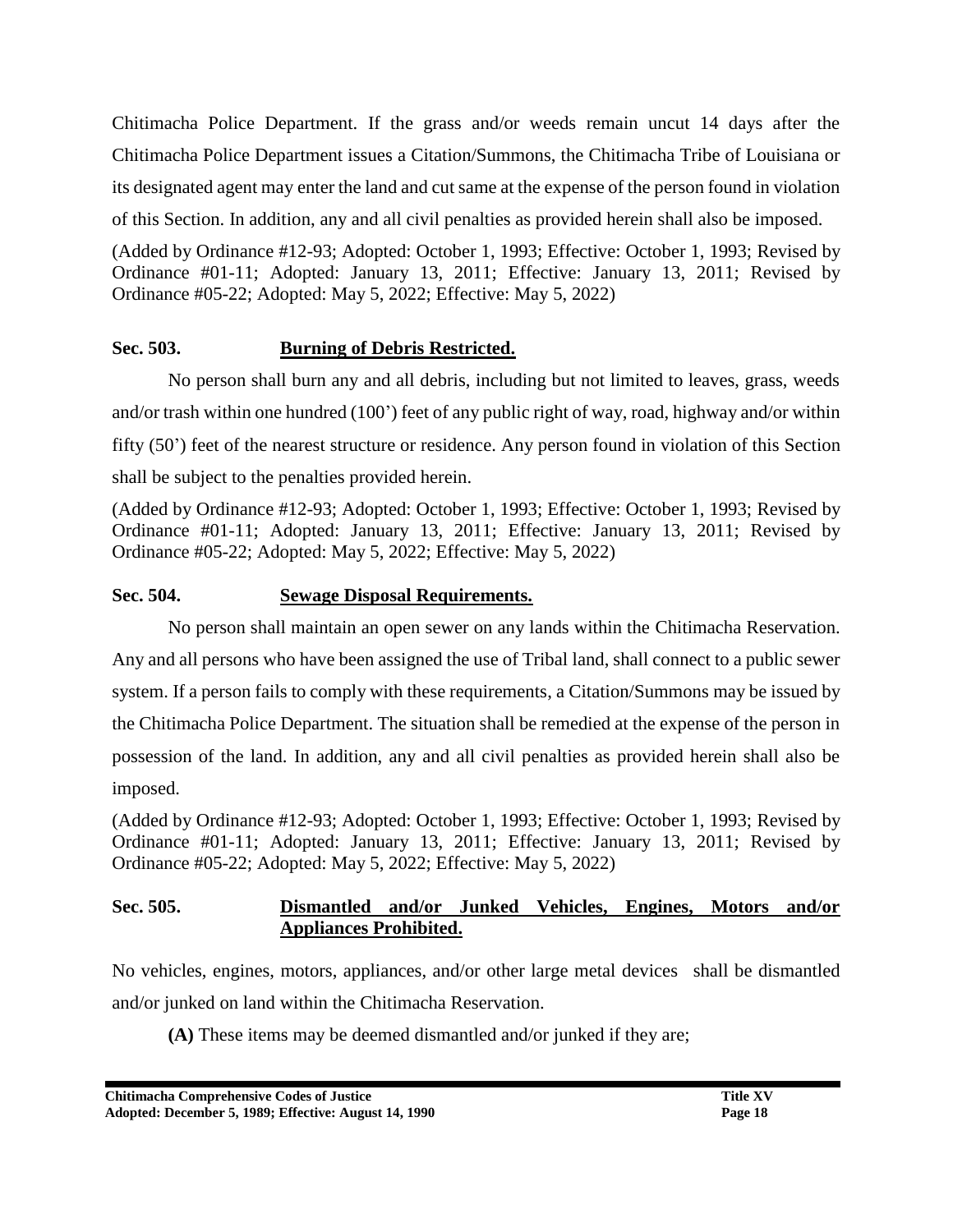**(1)** lacking in one or more parts essential to its mechanical functioning, or otherwise inoperable so that it has no substantial potential for further use consistent with its usual functions, and;

**(2)** not repaired or moved for ninety (90) consecutive days.

If a person fails to comply with this provision, a Citation/Summons may be issued by the Chitimacha Police Department. The item and/or items as referenced above may be removed and sold or disposed of by the Chitimacha Tribe of Louisiana. In addition, the person in possession of the property shall be subject to the penalties provided herein.

(Added by Ordinance #12-93; Adopted: October 1, 1993; Effective: October 1, 1993; Revised by Ordinance #01-11; Adopted: January 13, 2011; Effective: January 13, 2011; Revised by Ordinance #05-22; Adopted: May 5, 2022; Effective: May 5, 2022)

### **Sec. 506. Unsightly Litter, Trash, Debris, Garbage, Etc.**

 No person shall permit or contribute to the placement, accumulation, or continued presence of litter, trash, debris, yard waste, or garbage on lands within the exterior boundaries of the Chitimacha Reservation that is unsightly, poses a danger to the public's health or safety, interferes with or degrades the use or enjoyment of said lands, or undermines the public purpose of said lands or the improvements thereon. If a person fails to comply with this provision, by removal of same, a Citation/Summons may be issued by the Chitimacha Police Department. Removal and/or clean up will be completed at their expense. In addition, they shall be subject to the penalties provided herein.

(Added by Ordinance #12-93; Adopted: October 1, 1993; Effective: October 1, 1993; Revised by Ordinance #01-11; Adopted: January 13, 2011; Effective: January 13, 2011; Revised by Ordinance #05-22; Adopted: May 5, 2022; Effective: May 5, 2022)

### **CHAPTER 6. PENALTIES**

### **Sec. 601. Citation/Summons.**

Any person who fails to obey the provisions in the preceding Chapter, shall be guilty of an infraction, for which a Citation/Summons may be issued through personal service or certified restricted delivery mail, by the Chitimacha Police Department. Failure to do so may result with compliance being met at the expense of the person cited, plus additional penalties being imposed. (Added by Ordinance #12-93; Adopted: October 1, 1993; Effective: October 1, 1993; Revised by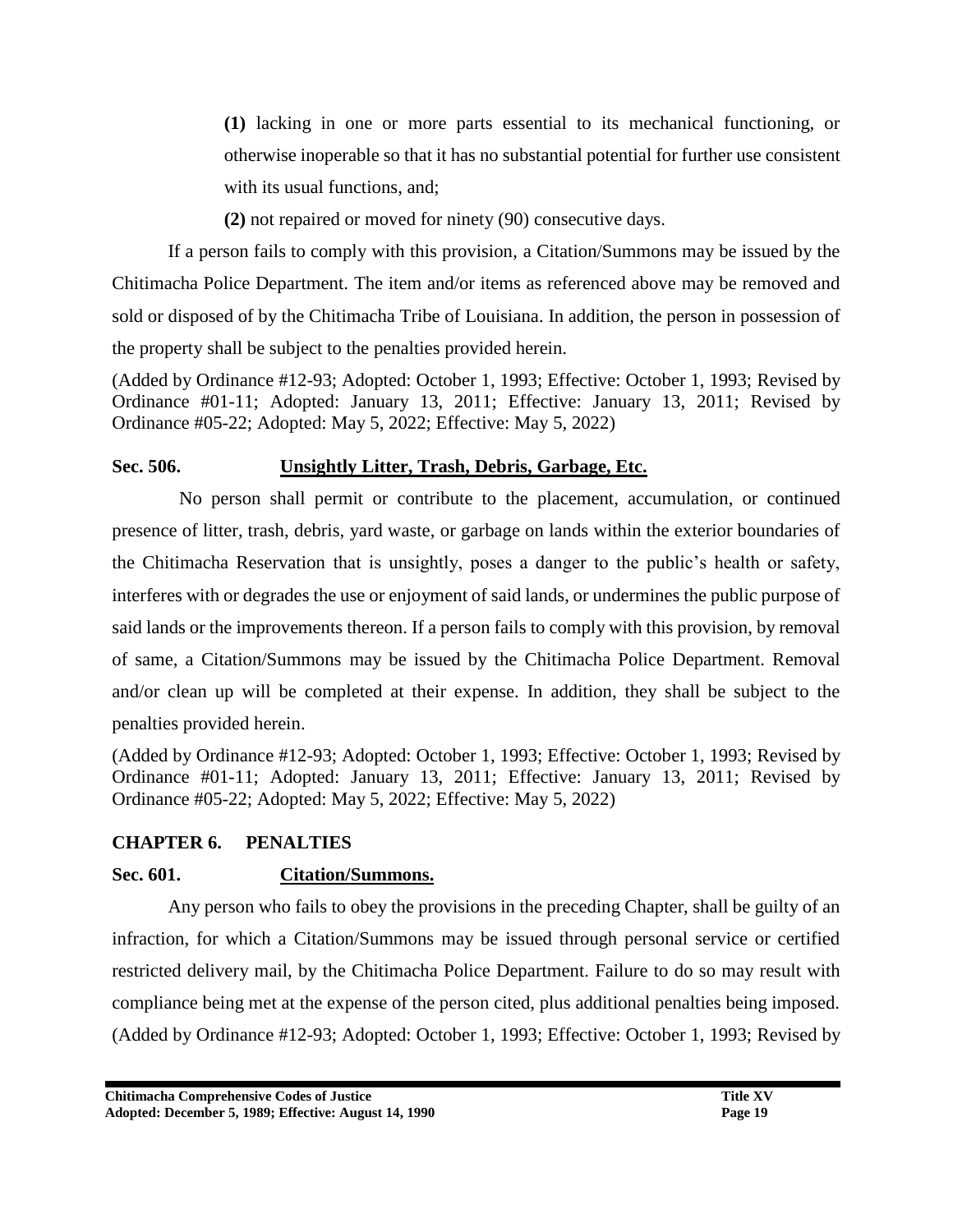Ordinance #01-11; Adopted: January 13, 2011; Effective: January 13, 2011; Revised by Ordinance #05-22; Adopted: May 5, 2022; Effective: May 5, 2022)

### **Sec. 602. Citation/Summons to be Issued.**

**(A)** Citation/Summons for which there has been non-compliance within the time allowed, shall be submitted by the Chitimacha Police Department, along with a statement for expenses incurred to be assessed against the person cited, to the Chitimacha Police Department for processing.

**(B)** The Citation/Summons shall be prepared, and served along with a copy of the statement upon the party. This document shall reflect the;

**(1)** name and address of the party being cited;

**(2)** violation for which Citation/Summons was served;

**(3)** date the Citation/Summons was served; and

**(4)** date and time this matter shall be heard before the Chitimacha Tribal Court;

**(C)** When service has been completed, the original Citation/Summons, along with a copy

of the Statement of Expenses, shall be filed with the Clerk of Court, as a Civil Complaint and placed for hearing on the appropriate docket.

**(D)** All Court costs, fees and/or expenses shall be the responsibility of the party found in

violation of this Title.

(Added by Ordinance #12-93; Adopted: October 1, 1993; Effective: October 1, 1993; Revised by Ordinance #01-11; Adopted: January 13, 2011; Effective: January 13, 2011; Revised by Ordinance #05-22; Adopted: May 5, 2022; Effective: May 5, 2022)

# **Sec. 603. Applicable Fines.**

Any person who fails to comply, resulting in a Citation/Summons being issued shall be subject to the applicable fines as follows, in addition to fees, costs and/or expenses which were incurred;

# **(A) First Offense**

A minimum fine of not less than **Twenty-Five Dollars (\$25.00)** up to a maximum fine of **One Hundred Twenty-Five Dollars (\$125.00)** shall be imposed.

# **(B) Second Offense**

A minimum fine of not less than **Fifty Dollars (\$50.00)** up to a maximum fine of **One**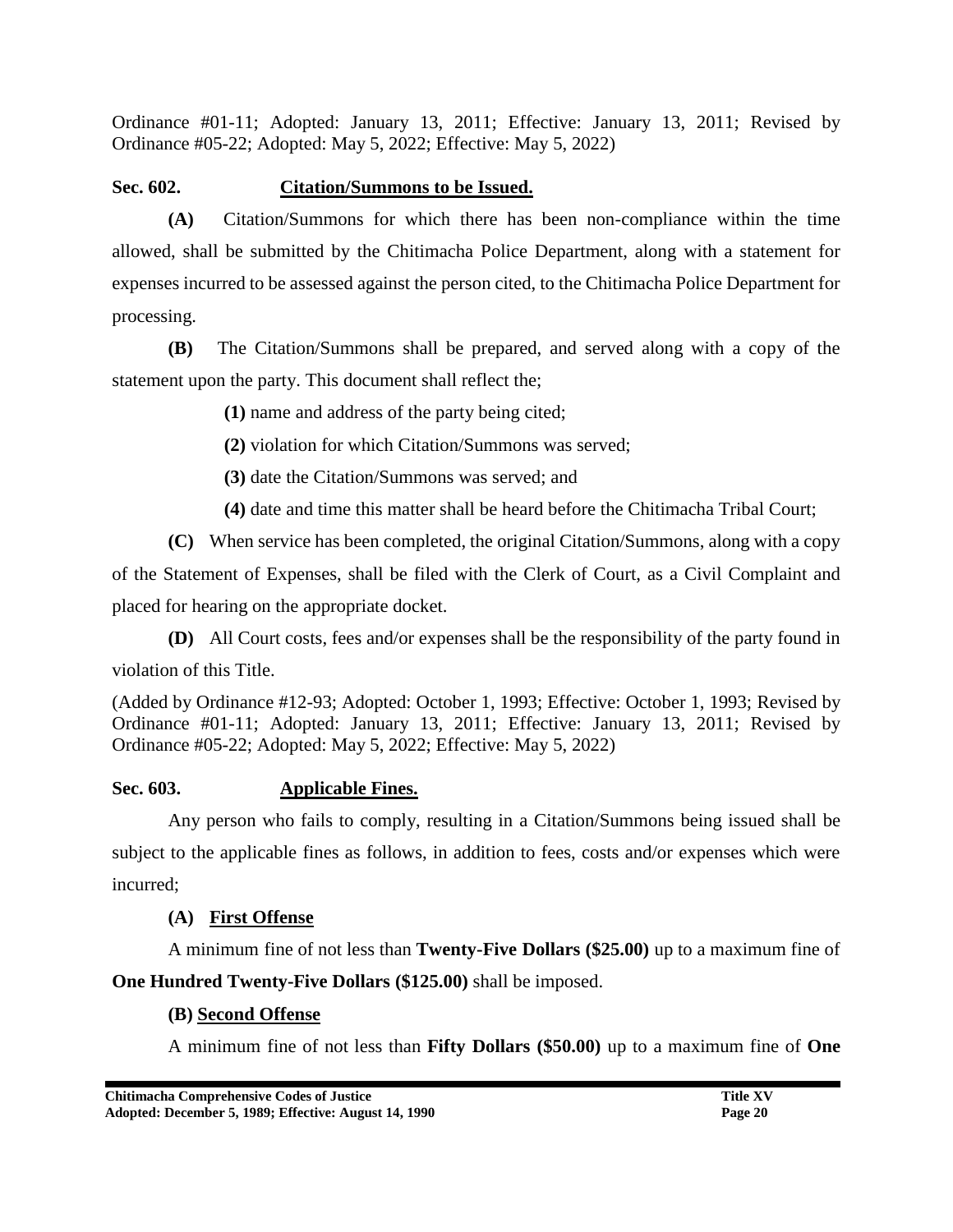### **Hundred Fifty Dollars (\$150.00)** shall be imposed.

### **(C) Third Offense**

A minimum fine of not less than **Seventy-Five Dollars (\$75.00)** up to a maximum fine of **One Hundred Seventy-Five Dollars (\$175.00)** shall be imposed.

### **(D) Fourth and Subsequent Offenses.**

A fine not to exceed **Two Hundred Dollars (\$200.00)** shall be imposed, and/or any additional penalties which shall be deemed appropriate at the discretion of the Court.

(Added by Ordinance #12-93; Adopted: October 1, 1993; Effective: October 1, 1993; Revised by Ordinance #01-11; Adopted: January 13, 2011; Effective: January 13, 2011)

### **Sec. 604. Failure To Appear.**

Failure to appear at the date and time indicated without paying the statutory fine and costs prior to the hearing date shall be deemed an admission to the infraction by the party, for which, additional penalties and Court costs may be imposed.

If any section, paragraph, sentence, clause or part of this Title is declared unconstitutional or in any way invalid, the remaining parts shall remain in full force and effect.

All ordinances or parts thereof in conflict herewith are hereby repealed.

(Added by Ordinance #12-93; Adopted: October 1, 1993; Effective: October 1, 1993; Revised by Ordinance #05-22; Adopted: May 5, 2022; Effective: May 5, 2022)

### **Sec. 605. Recovery of Costs.**

If the person responsible for the conditions described in the preceding Chapter does not properly abate the prohibited condition of their property, is thereafter found in violation of this Title, and the Chitimacha Tribe is required to remove any prohibited conditions under Section 501-505 of this Title, the Chitimacha Tribe will send a bill documenting the costs incurred by the Tribe in removing the prohibited condition and requiring payment of the costs within 60 days. If the person responsible for the condition is a member and does not timely pay the outstanding cost, the Chitimacha Tribe may garnish the member's per capita payments to satisfy the debt. (Added by Ordinance #05-22; Adopted: May 5, 2022; Effective: May 5, 2022)